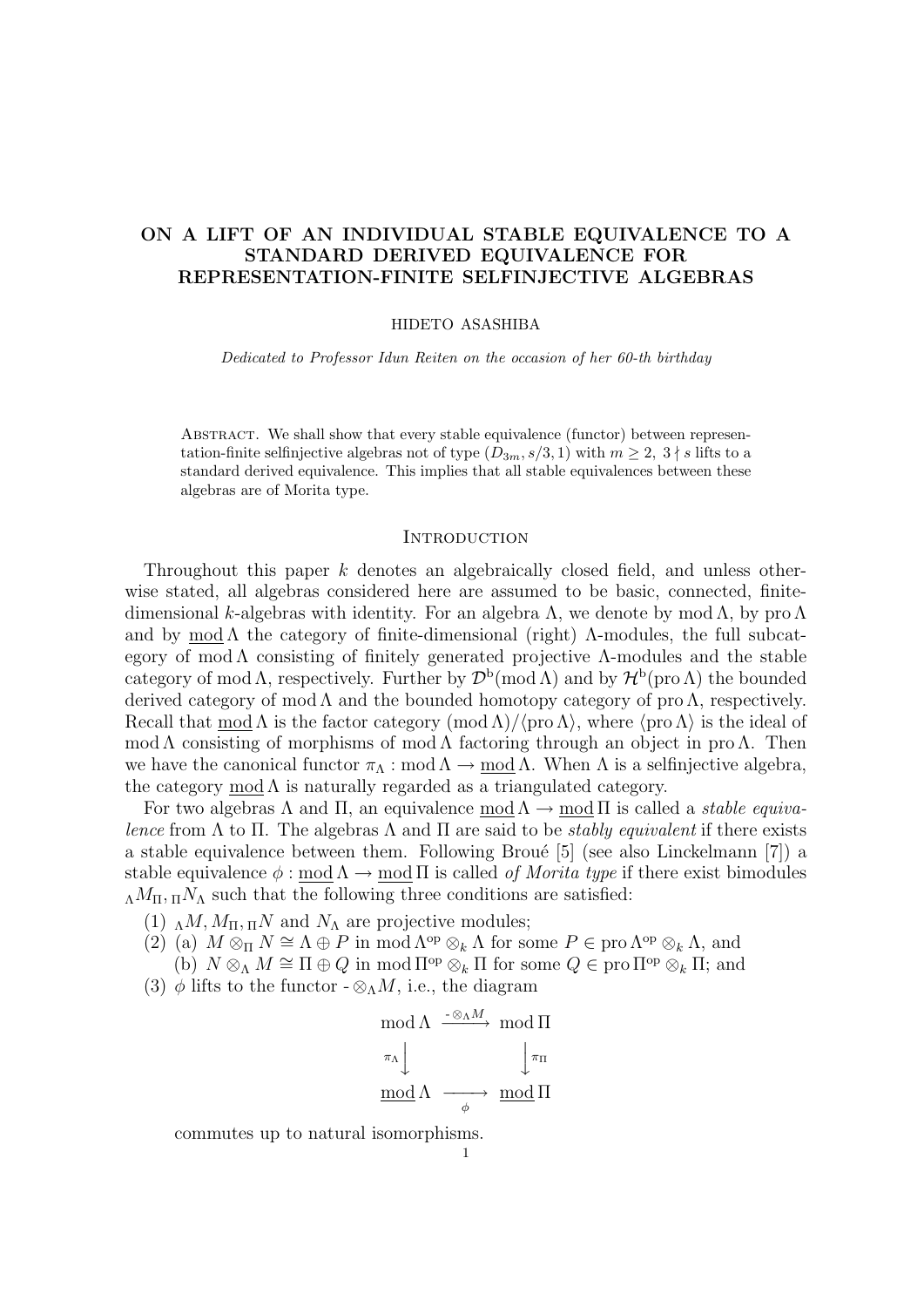Note that the  $\phi$  above lifts to a Morita equivalence if and only if it is of Morita type with  $P = 0 = Q$  in the definition. An example of a stable equivalence of Morita type is given by the loop functor over a selfinjective algebra, as we shall see later. In particular, the loop functor over a (non-semisimple) selfinjective Nakayama algebra gives an example of a stable equivalence of Morita type that does not lift to a Morita equivalence.

On the other hand, for two algebras  $\Lambda$  and  $\Pi$ , a triangle equivalence  $\Phi : \mathcal{D}^{\rm b}(\text{mod }\Lambda) \to$  $\mathcal{D}^{\rm b}(\text{mod }\Pi)$  is called a *derived equivalence* from  $\Lambda$  to  $\Pi$ . The algebras  $\Lambda$  and  $\Pi$  are said to be *derived equivalent* if there exists a derived equivalence between them. If Φ has the form  $\Phi = -\overline{\otimes}_{\Lambda} M$ <sup>*·*</sup> for some twosided tilting complex  $M$ <sup>*·*</sup> of  $\Lambda$ -Π-bimodules, then Φ is called a *standard derived equivalence*. When Λ is selfinjective it has been shown in [6] or in [9] that the embedding functor mod  $\Lambda \to \mathcal{D}^b(\text{mod }\Lambda)$  yields an equivalence  $\sigma_{\Lambda} : \underline{\text{mod}} \Lambda \to \mathcal{D}^{\text{b}}(\text{mod }\Lambda)/\mathcal{H}^{\text{b}}(\text{pro }\Lambda)$  of triangulated categories. Let  $\sigma_{\Lambda}^{-1}$  be the quasiinverse of  $\sigma_{\Lambda}$  given in [9]. Denote the composite of the functors

$$
\mathcal{D}^b(\operatorname{mod} \Lambda) \xrightarrow{\operatorname{can}} \mathcal{D}^b(\operatorname{mod} \Lambda)/\mathcal{H}^b(\operatorname{pro} \Lambda) \xrightarrow{\sigma_{\Lambda}^{-1}} \operatorname{mod} \Lambda
$$

by  $\eta_{\Lambda}: \mathcal{D}^{\mathrm{b}}(\operatorname{mod} \Lambda) \to \underline{\operatorname{mod}} \Lambda.$ 

A stable equivalence  $\phi : \text{mod } \Lambda \to \text{mod } \Pi$  of selfinjective algebras  $\Lambda$  and  $\Pi$  is said to *lift to* a derived equivalence  $\Phi : \mathcal{D}^b(\text{mod }\Lambda) \to \mathcal{D}^b(\text{mod }\Pi)$  in case the diagram

$$
\mathcal{D}^{b}(\text{mod }\Lambda) \xrightarrow{\Phi} \mathcal{D}^{b}(\text{mod }\Pi)
$$

$$
\eta_{\Lambda} \downarrow \qquad \qquad \downarrow \eta_{\Pi}
$$

$$
\underline{\text{mod }\Lambda} \qquad \longrightarrow \qquad \underline{\text{mod }\Pi}
$$

commutes up to natural isomorphisms. Note that if  $\phi$  above lifts to a Morita equivalence, then  $\phi$  lifts to a standard derived equivalence.

In [10] Rickard has shown that a standard derived equivalence of selfinjective algebras supplies a stable equivalence of Morita type. We shall see later (in section 5) that if a stable equivalence  $\phi$  of selfinjective algebras lifts to a standard derived equivalence  $\Phi$ , then the stable equivalence of Morita type obtained from  $\Phi$  coincides with  $\phi$ . This is not clear from the proof given in [10, Corollary 5.5], and means that a stable equivalence of selfinjective algebras liftable to a standard derived equivalence is of Morita type.

Since the condition to be of Morita type is rather strong, most stable equivalences seem to be not of Morita type. But in constructing stable equivalences one usually uses those of Morita type. Therefore it seems that only few examples of stable equivalences not of Morita type are known. In looking for such examples in the class of representation-finite selfinjective algebras, we realized that by contraries it is impossible to find them in most cases in this class. Further the argument used in this proof could be easily extended to obtain the following.

**Main Theorem.** Let  $\Lambda$  and  $\Pi$  be selfinjective algebras. Assume that  $\Lambda$  is representation*finite and not of type*  $(D_{3m}, s/3, 1)$  *with*  $m \geq 2, 3 \nmid s$ . *Then every stable equivalence between* Λ *and* Π *lifts to a standard derived equivalence, and hence in particular, it is of Morita type.*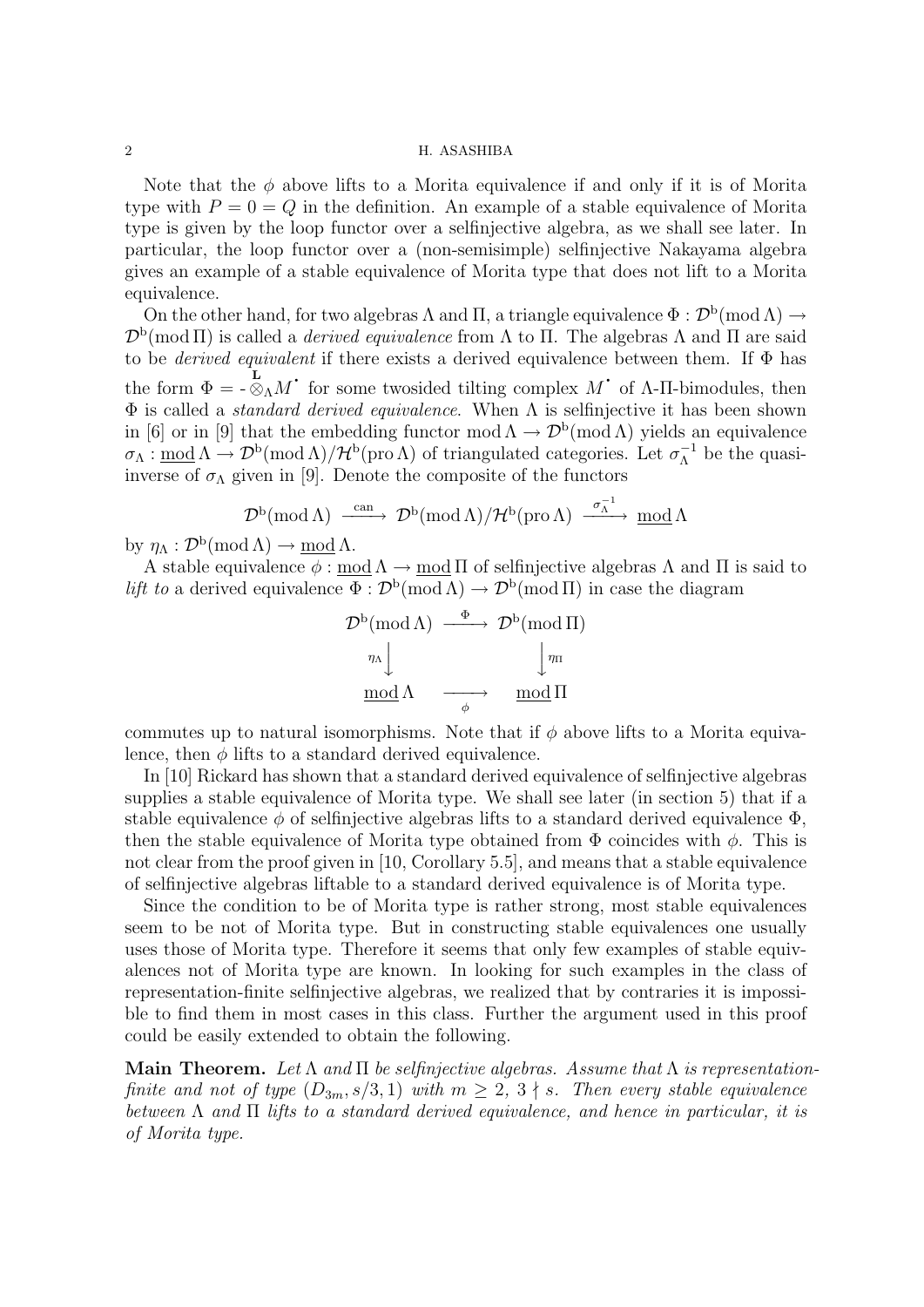See the next section for the definition of types of representation-finite selfinjective algebras. At present we do not know whether there exist stable equivalences that do not lift to standard derived equivalences in the remaining cases. However, Proposition 3.3 suggests us that at least in the remaining standard cases all stable equivalences would be of Morita type.

In section 1, we recall the derived equivalence classification of representation-finite (standard) selfinjective algebras from [1]. In section 2, we investigate the stability of configurations of the universal coverings  $\Lambda$  of representative algebras  $\Lambda$  in the derived equivalence classification (in section 1) under "essential" automorphisms of the stable Auslander-Reiten quivers of  $\Lambda$ . In section 3, using the result in section 2 we describe the group  $StPic(\Lambda)$  of natural isomorphism classes of stable self-equivalences of  $\Lambda$  for each representative algebra  $\Lambda$ . In particular, it is shown that  $StPic(\Lambda)$  is generated by the loop functor and the ones liftable to Morita equivalences for each representative algebra  $\Lambda$  the type of which is treated in Main Theorem. In section 4 we notice that the loop functor lifts to a standard derived equivalence, and we give a proof of Main Theorem by reducing the problem to stable self-equivalences of representative algebras. Section 5 is an appendix in which for the benefit of the reader we recall the construction of  $\eta_{\Lambda}$ , and prove a proposition that produces both the construction of a stable equivalence of Morita type from a standard derived equivalence ([10, Corollary 5.5]) and a proof of the fact that a stable equivalence liftable to a standard derived equivalence is of Morita type. Finally section 6 is also an appendix in which we give explicit quiver presentations of all the representative algebras, which were presented by now as quotients of repetitions of tilted algebras (most of which were hereditary algebras) in [1, 2.5]. We hope that this will help to study invariants of representationfinite selfinjective algebras under derived equivalences.

### 1. Preliminaries

Note that Main Theorem holds trivially if  $\Lambda$  is semisimple. Therefore throughout the rest of the paper we assume that all selfinjective algebras considered here are *not semisimple*, or equivalently that they are not isomorphic to the one-dimensional algebra *k*. By *D*,  $\Omega_{\Lambda}$  and  $\tau_{\Lambda}$  we denote the usual *k*-dual functor Hom<sub>*k*</sub>(-*, k*), the loop functor and the Auslander-Reiten translation of an algebra Λ, respectively. For algebras *R* and *S* over a commutative ring *K*, we regard *R*-*S*-bimodules as right  $R^{op} \otimes_K S$ -modules in an obvious way.

Recall from [1] the definition of the *type* typ( $\Lambda$ ) of a representation-finite selfinjective algebra  $\Lambda$ . By Riedtmann [11] it is known that the stable Auslander-Reiten quiver of  $\Lambda$  has the form  $\mathbb{Z}\Delta/\langle g \rangle$ , where  $\Delta$  is a Dynkin graph, *r* is a natural number,  $g = \zeta \tau^{-r}$ and  $\zeta$  is an automorphism of the quiver  $\mathbb{Z}\Delta$  with a fixed vertex. In this case, we set  $\textrm{typ}(\Lambda) := (\Delta, f, t)$ , where  $f := r/m_{\Delta}$  and  $t$  is the order of  $\zeta$ . Here  $m_{\Delta}$  is equal to  $n$ , 2*n* − 3, 11, 17 or 29 according as  $\Delta = A_n, D_n, E_6, E_7$  or  $E_8$ , respectively. Note that if *n* is the number of vertices of  $\Delta$ , then *nf* is equal to the number of isoclasses of simple Λ-modules (Bretscher et al. [4]). Thus we have *f* = *s/n*. We recall the following.

**Proposition 1.1** ([1])**.** *The set of all the types of representation-finite selfinjective algebras* (*6∼*= *k*) *is equal to the disjoint union of the following sets:*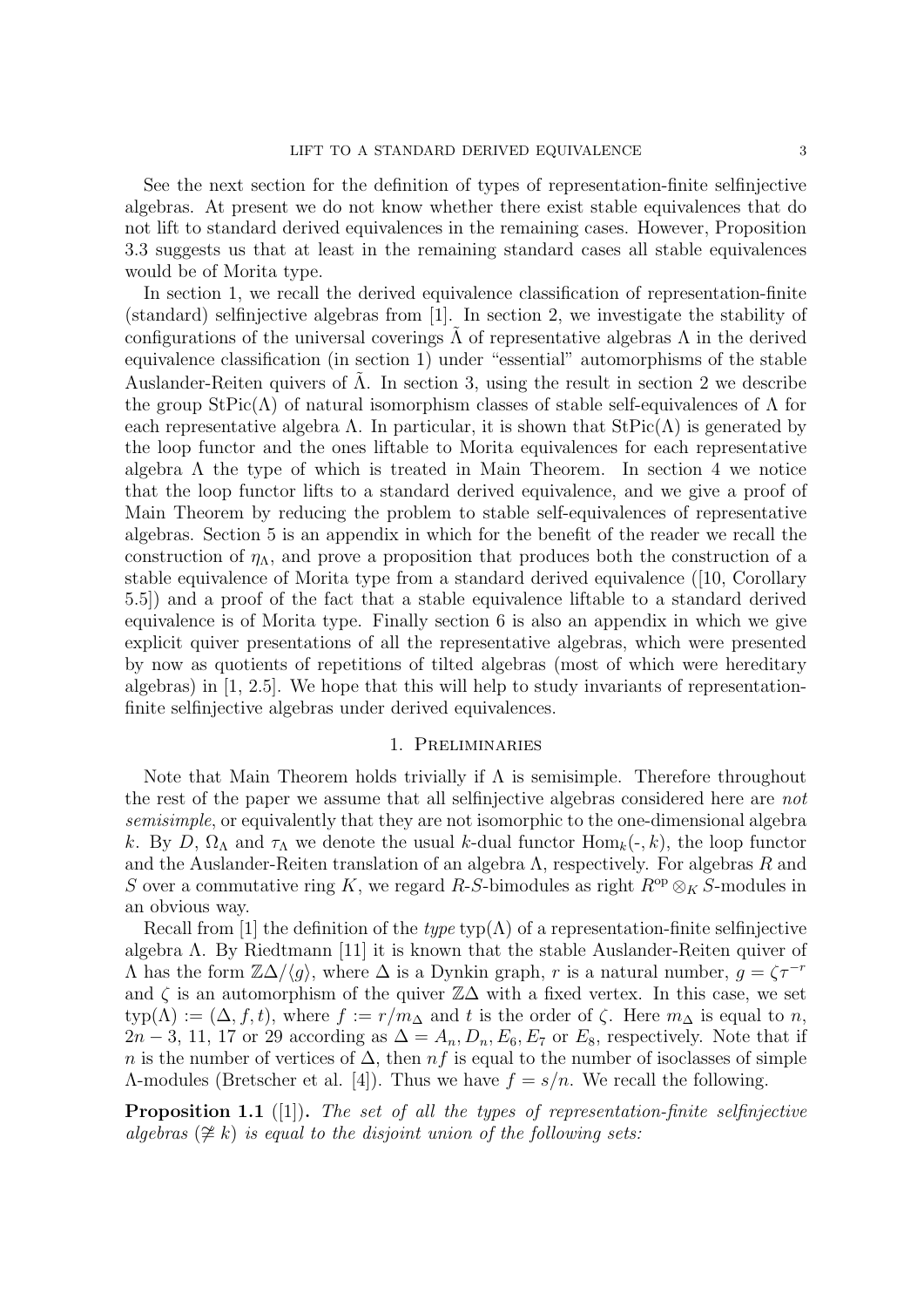${(A_n, s/n, 1)|n, s \in \mathbb{N}};$  $\{(A_{2p+1}, s, 2)|p, s \in \mathbb{N}\};$  ${(D_n, s, 1)|n, s \in \mathbb{N}, n \geq 4}$  ${(D_{3m}, s/3, 1)|m, s \in \mathbb{N}, m \geq 2, 3 \nmid s};$  ${(D_n, s, 2)|n, s \in \mathbb{N}, n \geq 4};$  $\{(D_4, s, 3)|s \in \mathbb{N}\}\;$ *{*(*En, s,* 1)*|n* = 6*,* 7*,* 8*, s ∈* N*}; and*  $\{(E_6, s, 2)|s \in \mathbb{N}\}.$ 

Notice that non-standard algebras have type  $(D_{3m}, 1/3, 1)$  for some  $m \geq 2$ . Hence all the algebras in Main Theorem are standard algebras.

Recall that algebras Λ and Π are said to be *derived equivalent* (Rickard [8]) if the bounded derived categories of mod  $\Lambda$  and mod  $\Pi$  are equivalent as triangulated categories. If this is the case, then there exists a standard derived equivalence between  $\Lambda$ and  $\Pi$ , which supplies a stable equivalence between  $\Lambda$  and  $\Pi$  of Morita type by Rickard [10]. With this in mind we have the following:

**Theorem 1.2** ([1]). Let  $\Lambda$  and  $\Pi$  be representation-finite standard selfinjective alge*bras. Then the following are equivalent:*

- (1) *There exists a standard derived equivalence between* Λ *and* Π*;*
- (2) Λ *and* Π *are derived equivalent;*
- (3) *There exists a stable equivalence of Morita type between* Λ *and* Π*;*
- (4) Λ *and* Π *are stably equivalent; and*
- (5)  $\text{typ}(\Lambda) = \text{typ}(\Pi)$ .

For each type  $(\Delta, f, t)$  we gave a representative algebra  $\Lambda(\Delta, f, t)$  that is a representation-finite standard selfinjective algebra of type  $(\Delta, f, t)$  as quotients of repetitions of tilted algebras (see [1, 2.4 and 2.5]). We set  $can(\Lambda) := \Lambda(typ(\Lambda))$  for each representation-finite standard selfinjective algebra  $\Lambda$ . See Appendix 2 for the quiver presentations of all the representatives.

### 2. Stability of configurations

For  $\Delta = A_n$  ( $n \ge 1$ ),  $D_n$  ( $n \ge 4$ ),  $E_6$ , we define an automorphism  $\eta$  of  $\mathbb{Z}\Delta$  and for  $\Delta = D_4$  we define an automorphism  $\eta'$  of  $\mathbb{Z}\Delta$  below to give a description of all automorphisms of  $\mathbb{Z}\Delta$ .

If  $\Delta = A_n$  with *n* odd, say  $n = 2p + 1$ , then let  $\vec{\Delta}$  be the quiver  $\vec{A}_p^p$ .

 $1 \leftarrow 2 \leftarrow \cdots \leftarrow p \leftarrow (p+1) \rightarrow (p+2) \rightarrow \cdots \rightarrow n$ 

and define  $\rho_{\Delta}$  by  $x \mapsto n + 1 - x$ .

If  $\Delta = A_n$  with *n* even, then let  $\vec{\Delta}$  be the quiver  $\vec{A}_n$ :

 $1 \longrightarrow 2 \longrightarrow \cdots \longrightarrow n$ .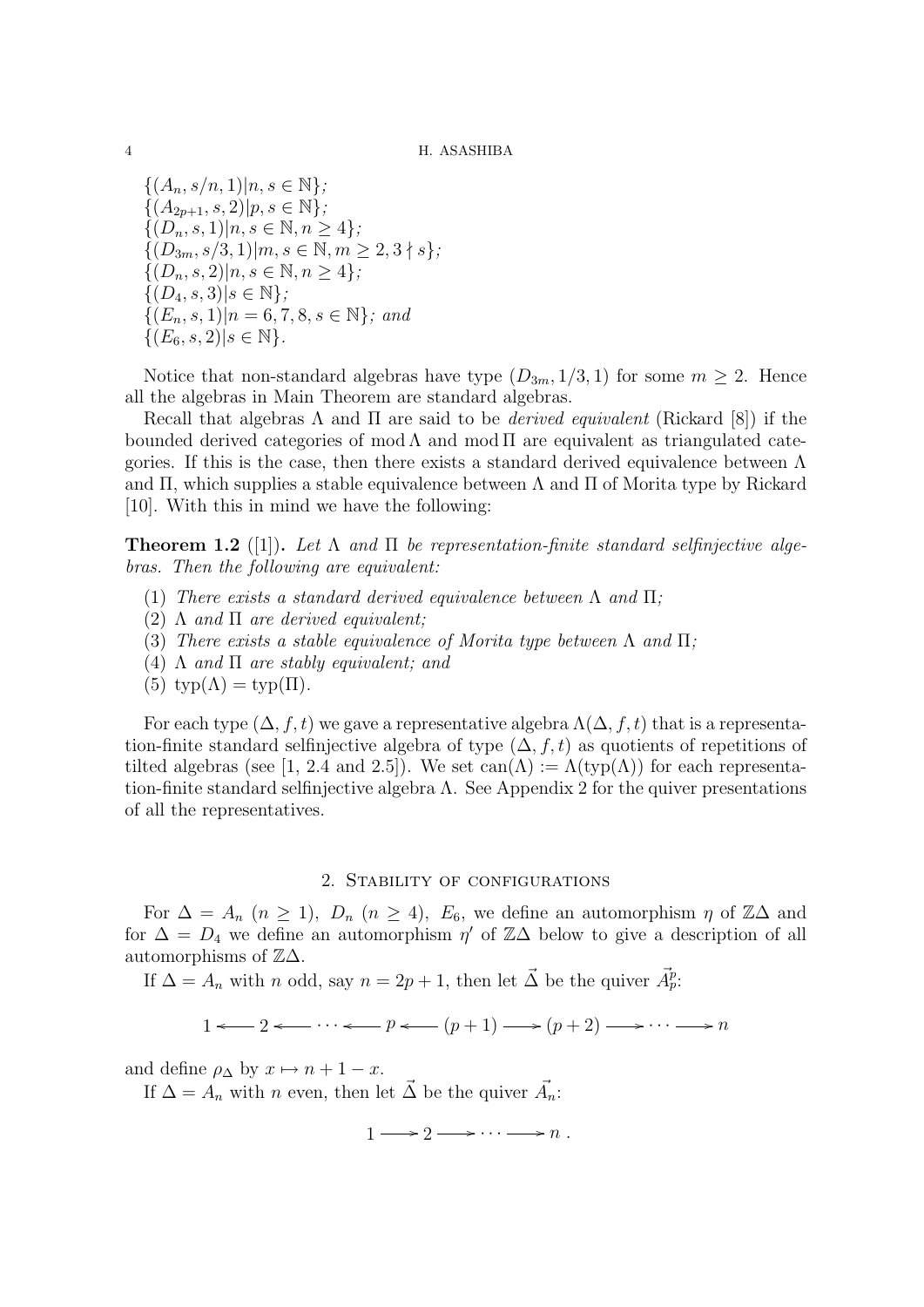If  $\Delta = D_n$ , then let  $\vec{\Delta}$  be the quiver  $\vec{D}_n$ :



and define  $\rho_{\Delta}$  by the permutation  $(n, n - 1)$ . When  $n = 4$ , define  $\rho_1, \rho_2, \rho_3, \rho_4, \rho_5$  by the permutations  $(1, 3)$ ,  $(1, 4)$ ,  $(3, 4)$ ,  $(1, 3, 4)$ ,  $(1, 4, 3)$ , respectively.

If  $\Delta = E_6$ , then let  $\vec{\Delta}$  be the quiver  $\vec{E_6}$ :

$$
\begin{array}{c}\n6 \\
0 \\
1 \leftarrow 2 \leftarrow 3 \rightarrow 4 \rightarrow 5\n\end{array}
$$

and define  $\rho_{\Delta}$  by the permutation  $(1, 5)(2, 4)$ .

We introduce the coordinate of  $\mathbb{Z}\Delta$  by identifying as  $\mathbb{Z}\Delta = \mathbb{Z}\Delta$ . Then any automorphism  $\rho$  of  $\vec{\Delta}$  induces an automorphism  $\mathbb{Z}\rho$  of  $\mathbb{Z}\Delta$  by defining  $(\mathbb{Z}\rho)(i, x) := (i, \rho(x))$  for all  $i \in \mathbb{Z}$  and for all vertices *x* of  $\Delta$ .

Now define  $\eta$  as follows. If  $\Delta = A_n$  with  $n$  odd,  $\Delta = D_n$  or  $\Delta = E_6$ , then define  $\eta := \mathbb{Z} \rho_{\Delta}$ . If  $\Delta = A_n$  with *n* even, say  $n = 2p$ , then define  $\eta$  by  $\eta(i, x) := (i + x - p - 1)$  $1, n+1-x$ ; in this case  $\eta$  satisfies  $\tau = \eta^2$ . For  $\Delta = D_4$ , define  $\eta_i := \mathbb{Z}\rho_i$  for  $i = 1, 2, 3, 4$ and 5. With these definitions we have the following that is due to Riedtmann [11].

**Proposition 2.1.** *Let*  $\Delta = A_n$  ( $n \geq 1$ )*,*  $D_n$  ( $n \geq 4$ ) *or*  $E_n$  ( $n = 6, 7, 8$ )*. Then any automorphism of*  $\mathbb{Z}\Delta$  *has the form*  $\tau^a \rho$  *for some*  $\rho \in \{1, \eta, \eta_1, \eta_2, \eta_3, \eta_4, \eta_5\}$  *and some*  $a \in \mathbb{Z}$ .

Now let  $\Lambda$  be one of the representative algebras, thus  $\Lambda = \text{can}(\Lambda)$ . Set typ $(\Lambda) =$  $(\Delta, f, t)$ . Then the Auslander-Reiten quiver of  $\Lambda$  has the form  $(\mathbb{Z}\Delta)_c/\langle g \rangle$  for some configuration *C* of  $\mathbb{Z}\Delta$ , where  $g = \zeta \tau^{-fm\Delta}$  and  $\zeta$  is an automorphism of  $\mathbb{Z}\Delta$  with a fixed vertex and with order  $t$ . It is easy to calculate the  $\mathcal C$  (e.g. use the argument in  $[4, 4.1]$  and the form of *B* in  $[1, 2.5]$ . We collect necessary information on *C* below.

If  $\textrm{typ}(\Lambda) = (A_n, s/n, 1)$ , then  $\mathcal{C} = \{(i, n)|i \in \mathbb{Z}\}.$ 

If typ( $\Lambda$ ) =  $(A_{2p+1}, s, 2)$ , then  $\mathcal{C} = \langle \tau^{m} \Delta \rangle \{(-1, 1), (-2, 1), \ldots, (-p, 1), (-1, n), (-2, n), \ldots, (-p, 1)\}$ *. . . ,*(*−p, n*)*,*(*−p −* 1*, p* + 1)*}*.

If  $\Delta = D_n$  and *f* is an integer, then  $\{(-1, 1), (-1, n-1), (-1, n)\} \subseteq \mathcal{C}$  (thus  $\Lambda$  is "two-cornered" by the terminology in [4]).

If  $\Delta = D_{3m}$  and *f* is not an integer, then  $\{(0, n), (-(m-1), n), (-2(m-1), n)\} \subseteq \mathcal{C}$ (thus  $\Lambda$  is "three-cornered" by the terminology in [4]).

If  $\Delta = E_6$ , then  $\mathcal{C} = \langle \tau^{m_{\Delta}} \rangle \{ (-1, 1), (-2, 1), (-1, 5), (-2, 5), (-1, 6), (-6, 1) \}.$ 

By this calculation we obtain the following.

**Lemma 2.2.** *Assume that*  $\Delta = A_n$  ( $n \geq 1$ )*,*  $D_n$  ( $n \geq 4$ ) *or*  $E_6$  (*i.e. that*  $\eta$  *is defined*). *Then C is stable under η if and only if*

 $\textrm{typ}(\Lambda) \notin \{(A_n, s/n, 1), (D_{3m}, r/3, 1)|n, r, s \geq 1, m \geq 2, 3 \nmid r\}.$ 

 $If \Delta = D_4$ ,  $C$  *is stable also under*  $\eta_i$  *for all*  $i \in \{1, 2, 3, 4, 5\}$ *.*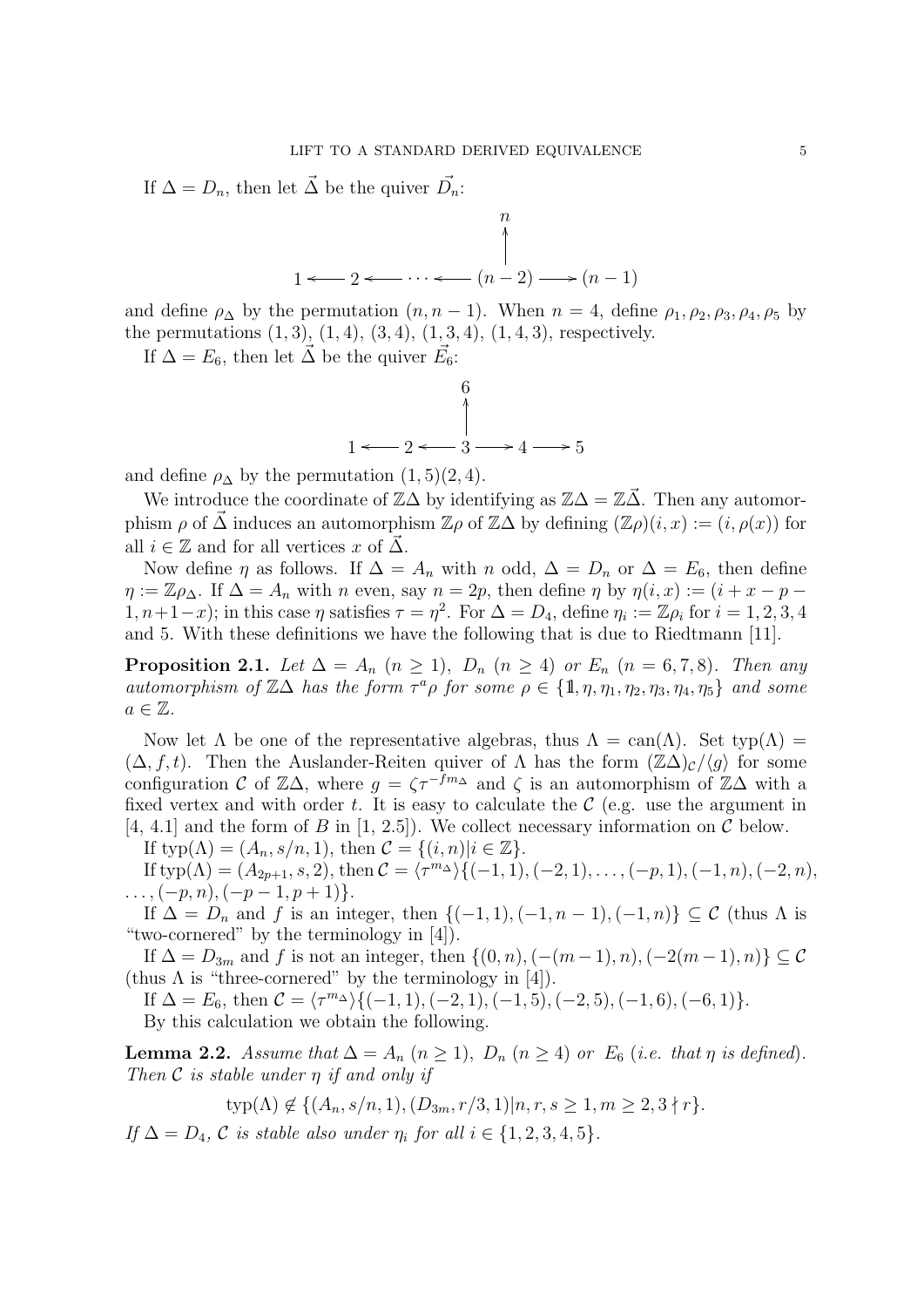*Remark.* This calculation of  $\mathcal C$  makes up the omitted part in the proof of [1, Theorem 2.2(4), p. 194]. Namely, this shows that all the types listed in Proposition 1.1 really appear in examples.

## 3. Stable Picard groups for representative algebras

In this section we investigate stable self-equivalences of representative algebras listed in Appendix 2.

**Definition 1.** Let  $\Lambda$  be an algebra. The set  $\text{StPic}(\Lambda)$  of natural isomorphism classes [*φ*] of stable equivalences *φ* : modΛ *→* modΛ forms a group under the composition of functors, which is called the *stable Picard group* of Λ. The image of the canonical homomorphism  $Pic(\Lambda) \to StPic(\Lambda)$  from the Picard group  $Pic(\Lambda)$  to  $StPic(\Lambda)$  is denoted by Pic<sup>'</sup>( $\Lambda$ ). Thus for a  $[\phi] \in \text{StPic}(\Lambda)$ ,  $[\phi] \in \text{Pic}'(\Lambda)$  if and only if  $\phi$  lifts to a Morita equivalence.

*Remark.* (1) As easily seen  $[\Omega_{\Lambda}]$  commutes with all  $[\phi] \in Pic'(\Lambda)$ .

(2) If  $\Lambda$  is a selfinjective algebra, then  $-\otimes_{\Lambda} D\Lambda$  is a Morita equivalence and hence the Auslander-Reiten translation  $\tau_{\Lambda}$  satisfies  $[\tau_{\Lambda}] = [\Omega_{\Lambda}^2 \circ (-\otimes_{\Lambda} D\Lambda)] \in Pic'(\Lambda)\langle [\Omega_{\Lambda}] \rangle$ .

The purpose of this section is to prove the following.

**Theorem 3.1.** *Let* Λ *be a representative algebra of representation-finite standard selfinjective algebras listed in Appendix* 2*.* If  $\Lambda$  *is not of type*  $(D_{3m}, s/3, 1)$  *with*  $m \geq 2$ *,*  $3 \nmid s$ *, then we have* 

$$
\mathrm{StPic}(\Lambda) = \mathrm{Pic}'(\Lambda)\langle [\Omega_{\Lambda}]\rangle.
$$

*If*  $\Lambda$  *is of type*  $(D_{3m}, s/3, 1)$  *with*  $m \geq 2, 3 \nmid s$ *, then* 

$$
\mathrm{StPic}(\Lambda) = (\mathrm{Pic}'(\Lambda)\langle [\Omega_{\Lambda}]\rangle) \cup (\mathrm{Pic}'(\Lambda)\langle [\Omega_{\Lambda}]\rangle)[H],
$$

*where H is a stable self-equivalence of*  $\Lambda$  *induced from*  $\eta$ *, which satisfies*  $[H]^2 \in Pic'(\Lambda)$ *.* 

For a representation-finite standard selfiniective algebra  $\Lambda$ , let ind  $\Lambda$  be the full subcategory of mod  $\Lambda$  formed by a fixed complete set of representatives of isoclasses of indecomposable  $\Lambda$ -modules. Identify ind  $\Lambda$  with the mesh category  $k(\Gamma_{\Lambda})$  by a fixed isomorphism. Also identify the mesh category  $k(_s\Gamma_A)$  with the stable category  $k(\Gamma_A)$ by the equivalence  $k(s\Gamma_A) \to k(\Gamma_A)$  induced from the inclusion  $s\Gamma_A \hookrightarrow \Gamma_A$ . Then the stable category <u>ind</u>  $\Lambda$  is identified with  $k(_s\Gamma_\Lambda)$ .

**Lemma 3.2.** *Let* Λ *and* Π *be representation-finite standard selfinjective algebras, and let*  $\phi : \text{mod } \Lambda \to \text{mod } \Pi$  *a stable equivalence. If the isomorphism*  $\phi' : k(_s\Gamma_{\Lambda}) \to k(_s\Gamma_{\Pi})$ *of the mesh categories induced from φ lifts to an isomorphism of the mesh categories*  $k(\Gamma_{\Lambda}) \rightarrow k(\Gamma_{\Pi})$ , then  $\phi$  lifts to a Morita equivalence.

*Proof.* This is straitforward.

The following proposition makes it possible to prove Theorem 3.1 by a combinatorial argument.

 $\Box$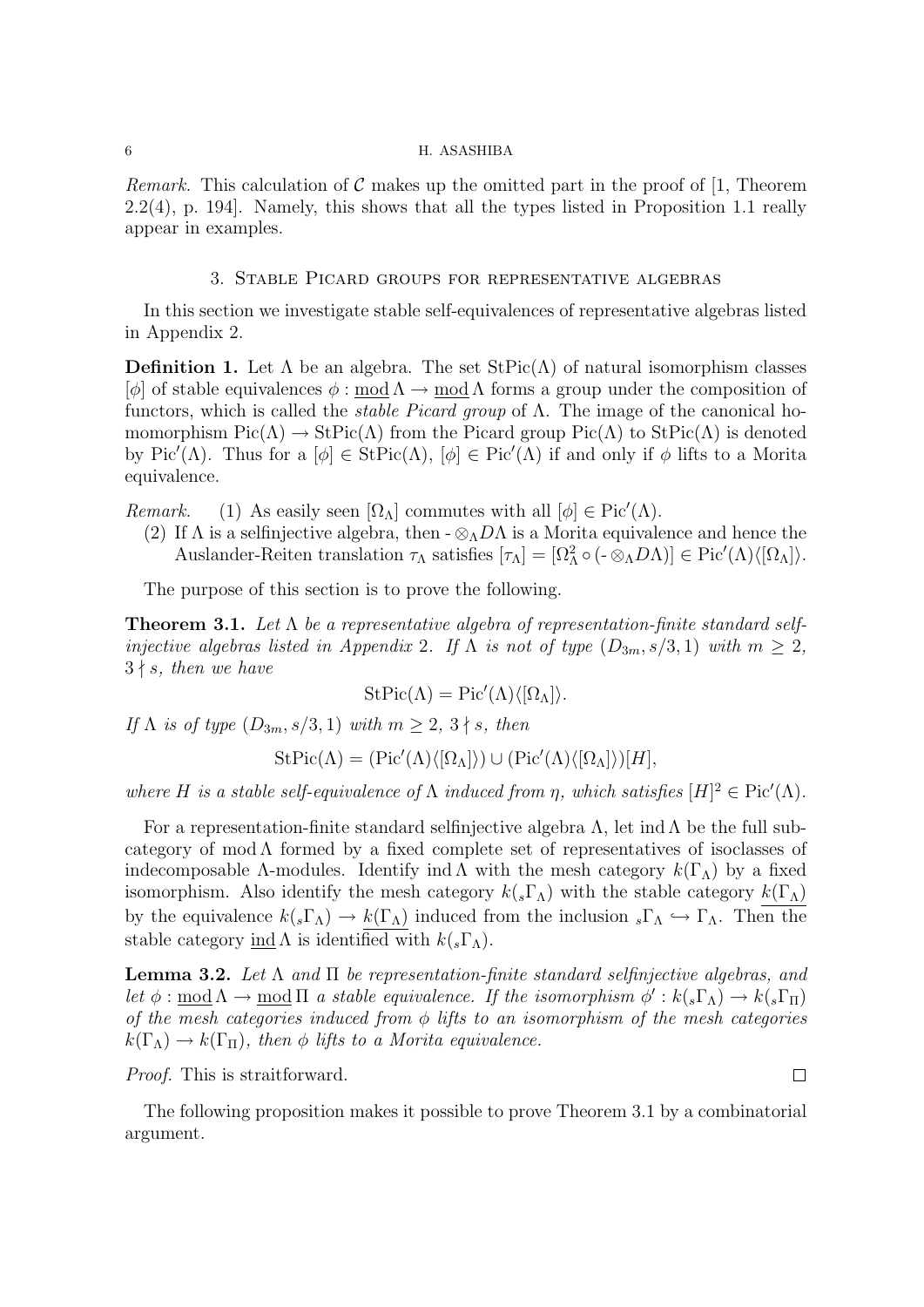**Proposition 3.3.** *Let* Λ *and* Π *be representation-finite standard selfinjective algebras, and*  $\phi$  : mod  $\Lambda \rightarrow$  mod  $\Pi$  *a stable equivalence. Then*  $\phi$  *lifts to a Morita equivalence if and only if φ maps the configuration of* Λ *into that of* Π*, i.e., for any projective indecomposable* Λ*-module P, there exists a projective indecomposable* Π*-module Q such that*  $\phi$ (rad *P*)  $\cong$  rad *Q.* 

*Proof.* ( $\Rightarrow$ ). Assume that  $\phi$  lifts to a Morita equivalence  $\Phi$ . Let P be an indecomposable projective  $\Lambda$ -module. Then  $Q := \Phi(P)$  is an indecomposable projective  $\Pi$ -module. Since the inclusion map  $\alpha$ : rad  $P \to P$  is a source map,  $\Phi(\alpha) : \Phi(\text{rad } P) \to Q$  is a source map. Hence  $\Phi(\text{rad } P) \cong \text{rad } Q$  in mod  $\Pi$ . Thus  $\phi(\text{rad } P) \cong \text{rad } Q$  in mod  $\Pi$ .

(←). By the identifications  $k(s\Gamma_{\Lambda}) = \text{ind } \Lambda$  and  $k(s\Gamma_{\Pi}) = \text{ind } \Pi$ , φ induces an isomorphism  $\phi': k(_s\Gamma_{\Lambda}) \to k(_s\Gamma_{\Pi})$ , and  $\phi'$  induces a quiver isomorphism  $\psi: {}_s\Gamma_{\Lambda} \to {}_s\Gamma_{\Pi}$ . Assume that  $\phi$  maps the configuration of  $\Lambda$  into that of  $\Pi$ . Let *P* be an indecomposable projective Λ-module, and consider an almost split sequence

$$
0 \longrightarrow \text{rad } P \xrightarrow{\binom{f_1}{f_2}} P \oplus \text{rad } P / \text{soc } P \xrightarrow{(g_1, g_2)} P / \text{soc } P \longrightarrow 0.
$$

By assumption  $\phi(\text{rad } P) \cong \text{rad } Q$  for some indecomposable projective  $\Pi$ -module  $Q :=$ *Q*<sub>*P*</sub>. Then clearly  $\phi(P/\operatorname{soc} P) \cong Q/\operatorname{soc} Q$ . Since  $g_2 f_2 = -g_1 g_1$  : rad  $P \to P/\operatorname{soc} P$  factors through the projective module *P*, any representative *h* in  $\phi(g_2 f_2)$  factors through a projective Π-module. But since *Q* is a projective cover of *Q/* soc *Q*, *h* factors through *Q*. Now denote the mesh corresponding to the almost split sequence above by



Then for each  $i = 1, \ldots, n$  we have

(1)  
\n
$$
\phi'(\alpha_i) = s_i \overline{\psi(\alpha_i)} + \mu_i
$$
\n
$$
\phi'(\beta_i) = t_i \overline{\psi(\beta_i)} + \nu_i
$$

for some  $s_i, t_i \in k^\times := k \setminus \{0\}$  and some  $\mu_i, \nu_i \in \text{rad}^2 k(\Gamma_{\Pi})$ , where  $\overline{(-)}$  denotes the coset modulo the mesh ideal. Further by the above  $h := \sum_{i=1}^{n} \phi'(\beta_i) \phi'(\alpha_i)$  in  $\phi(g_2 f_2)$  factors through the projective cover *Q* of  $\psi(z)$ , say  $h = -\eta_P \zeta_P$ . Then we have

(2) 
$$
\eta_P \zeta_P + \sum_{i=1}^n \phi'(\beta_i) \phi'(\alpha_i) = 0,
$$

by which we can define a functor  $\Phi : k(\Gamma_{\Lambda}) \to k(\Gamma_{\Pi})$  by  $\Phi := \phi'$  on  $_s \Gamma_{\Lambda}$ ; and  $\Phi(P) :=$  $Q_P$  and  $\Phi(\alpha_P) := \zeta_P$  and  $\Phi(\beta_P) := \eta_P$  for each projective vertex *P* in Γ<sub>Λ</sub>. Then by construction  $\Phi$  is a lift of  $\phi'$ . By Lemma 3.2 it is enough to show that  $\Phi$  is an isomorphism. Since  $\Phi$  induces a quiver isomorphism  $\Psi : \Gamma_{\Lambda} \to \Gamma_{\Pi}$  that is an extension of  $\psi$ , we have  $\dim_k k(\Gamma_\Lambda)(x, y) = \dim_k k(\Gamma_\Pi)(\Phi(x), \Phi(y))$  for all vertices  $x, y$  of  $\Gamma_\Lambda$ .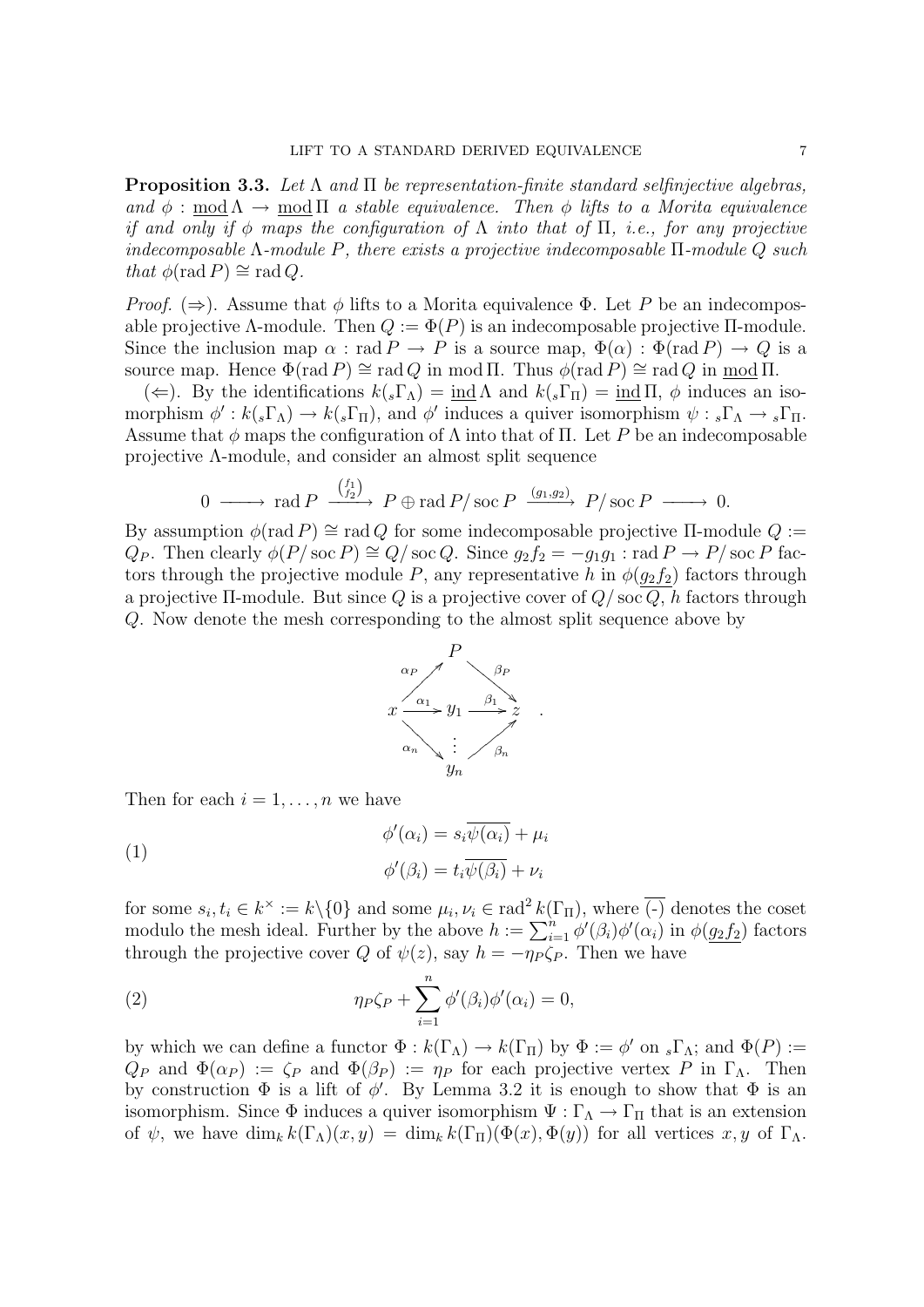Thus we have only to show that  $\Phi$  is full. For each projective vertex *P* in  $\Gamma_{\Lambda}$  we can write

(3)  
\n
$$
\zeta_P = s_P \overline{\Psi(\alpha_P)} + \mu_P
$$
\n
$$
\eta_P = t_P \overline{\Psi(\beta_P)} + \nu_P
$$

for some  $s_P, t_P \in k$  and some  $\mu_P, \nu_P \in \text{rad}^2 k(\Gamma_H)$ . Suppose that  $s_P t_P = 0$  for some *P*. Then  $(1)$ ,  $(2)$  and  $(3)$  show that

$$
\sum_{i=1}^{n} t_i s_i \overline{\psi(\beta_i)\psi(\alpha_i)} \in \text{rad}^3 k(\Gamma_{\Pi}).
$$

But since each mesh relation is a sum of paths of length 2, this forces to have  $\Psi(\beta_P)\Psi(\alpha_P)$  $= 0$  in  $k\Gamma$ <sub>Π</sub>, which gives a contradiction. Indeed the formula above yields

$$
\sum_{i=1}^{n} t_i s_i \psi(\beta_i) \psi(\alpha_i) - \xi = \sum_{j=1}^{m} r_j \delta_j m_j \gamma_j
$$

in  $k\Gamma_{\Pi}(\psi x, \psi z)$  for some  $r_j \in k^{\times}$ , some paths  $\gamma_j$ ,  $\delta_j$  in  $\Gamma_{\Pi}$  and some mesh relations  $m_j$ . We may assume that  $\delta_j m_j \gamma_j \neq 0$  for all *j*. Let  $m(\psi z) := \Psi(\beta_P) \Psi(\alpha_P) + \sum_{i=1}^n \psi \beta_i \psi \alpha_i$ be the mesh relation ending in  $\psi z$ . Comparing the terms of length 2 we get

$$
\sum_{i=1}^n t_i s_i \psi(\beta_i) \psi(\alpha_i) = r \cdot m(\psi z),
$$

where  $r := \sum_{j \in J} r_j \in k$  and  $J := \{j \in \{1, \ldots, m\} | \text{both } \delta_j \text{ and } \gamma_j \text{ are trivial paths}\},$ from which we get  $\Psi(\beta_P)\Psi(\alpha_P) = 0$  in the path category  $k\Gamma_{\Pi}$ , as desired. This contradiction implies that  $s_P t_P \neq 0$ , i.e.,  $s_P \neq 0$  and  $t_P \neq 0$  for all projective vertices *P* in  $\Gamma_{\Lambda}$ . This shows that  $\overline{\Psi(\alpha_P)}$ ,  $\overline{\Psi(\beta_P)} \in \Phi(\text{rad } k(\Gamma_{\Lambda})) + \text{rad}^2 k(\Gamma_{\Pi})$ . Therefore since  $\Phi = \phi'$  on  $_s\Gamma_\Lambda$ , we have rad  $k(\Gamma_\Pi) \leq \Phi(\text{rad } k(\Gamma_\Lambda)) + \text{rad}^2 k(\Gamma_\Pi)$ . Thus rad  $k(\Gamma_\Pi) \leq$  $\Phi(\text{rad } k(\Gamma_{\Lambda}))$  because rad  $k(\Gamma_{\Pi})$  is nilpotent. Hence  $\Phi$  is full.

*Remark.* Let  $\phi$  be a stable equivalence between selfinjective algebras. If  $\phi$  is of Morita type, then (1) by Linkelmann [7, section 2]  $\phi$  lifts to a Morita equivalence if and only if  $\phi$  maps simples to simples, and (2) as easily seen the latter is equivalent to saying that  $\phi$  maps the configuration into configuration. Therefore when  $\phi$  is of Morita type, Proposition 3.3 necessarily holds. This suggests us that all stable equivalences between representation-finite standard selfinjective algebras would be of Morita type.

**Proof of Theorem 3.1.** Let  $\Lambda$  be a representative algebra of representation-finite standard selfinjective algebras listed in Appendix 2. Let  $\phi : \text{mod } \Lambda \to \text{mod } \Lambda$  be a stable equivalence. As above  $\phi$  induces an automorphism  $\phi'$  of  $k(s\Gamma_\Lambda)$ . Put typ( $\Lambda$ ) =  $(\Delta, f, t)$ . Then  $_s\Gamma_{\Lambda}$  is identified with  $\mathbb{Z}\Delta/\langle g \rangle$  for some admissible automorphism g of  $\mathbb{Z}\Delta$  as in section 1; and  $\phi'$  induces a quiver automorphism  $\psi$  of  $\mathbb{Z}\Delta/\langle g \rangle$ . Lift  $\psi$  to an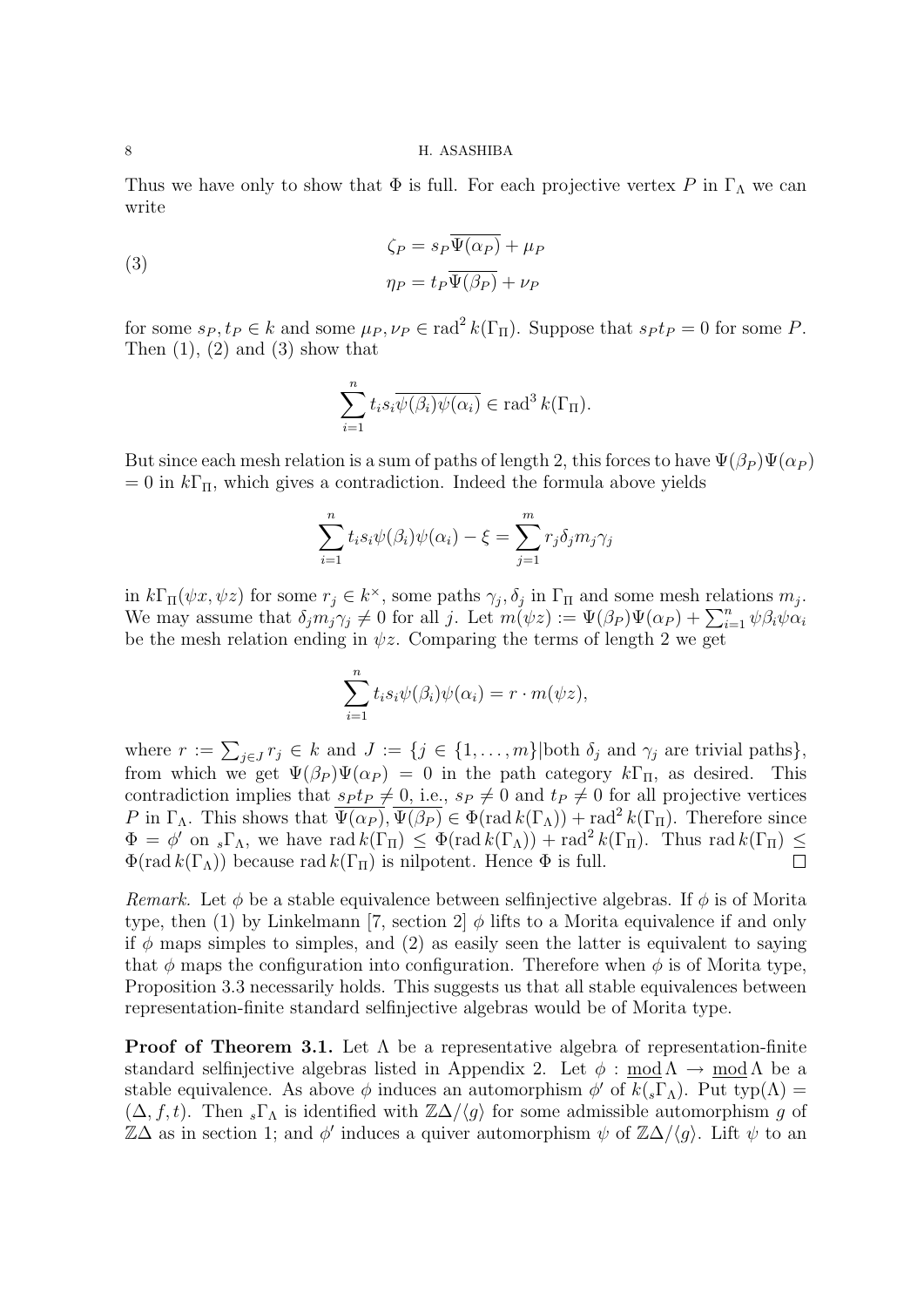automorphism  $\tilde{\psi}$  of  $\mathbb{Z}\Delta$ , thus we have a commutative diagram



where the vertical morphisms are the canonical one. We keep the notation in section 2. By Proposition 2.1 we have  $\tilde{\psi} = \tau^a \rho$  for some  $\rho \in \{1, \eta, \eta_1, \eta_2, \eta_3, \eta_4, \eta_5\}$  and some  $a \in \mathbb{Z}$ .

Suppose that  $\text{typ}(\Lambda) \notin \{(A_n, s/n, 1), (D_{3m}, r/3, 1)|n, r, s \geq 1, m \geq 2, 3 \nmid r\}$  or  $\rho = \mathbb{1}$ . Then by Lemma 2.2,  $\mathcal{C}$  is stable under  $\rho$ , i.e., under  $\tau^{-a}\tilde{\psi}$ , which means that  $\xi := \tau_{\Lambda}^{-a}\phi$ maps the configuration of Λ into itself. Therefore by Proposition 3.3, *ξ* lifts to a Morita equivalence, i.e.,  $[\xi] \in Pic'(\Lambda)$ . Hence  $[\phi] = [\tau_{\Lambda}^a \xi] \in Pic'(\Lambda) \langle [\Omega_{\Lambda}] \rangle$ .

Next suppose that  $\rho \neq 1$  and typ( $\Lambda$ ) = ( $A_n$ ,  $s/n$ , 1) for some  $n, s \geq 1$ . Then  $\rho = \eta$ , Λ is the selfinjective Nakayama algebra of Loewy length *n* + 1 with exactly *s* isoclasses of simple modules, and  $\mathcal{C} = \{(i, n)|i \in \mathbb{Z}\}\$ . In this case both  $\phi$  and the loop functor  $\Omega_{\Lambda}$ maps indecomposable modules of length *x* to indecomposable modules of length  $n+1-x$ for all  $1 \leq x \leq n$ . Therefore  $\xi := \Omega_{\Lambda} \phi$  maps the configuration  $\{\langle g \rangle(i,n) | i \in \mathbb{Z}\}\$  of  $\Lambda$ into itself. Hence  $[\xi] \in Pic'(\Lambda)$  by Proposition 3.3 and  $[\phi] = [\Omega_{\Lambda}^{-1}\xi] \in Pic'(\Lambda)\langle [\Omega_{\Lambda}]\rangle$ .

Finally suppose that  $\rho \neq 1$  and  $\text{typ}(\Lambda) = (D_{3m}, s/3, 1)$  for some  $m \geq 2$  and *s* with  $3 \nmid s$ . Then  $\rho = \eta$  and  $[\phi] \in (Pic'(\Lambda)\langle [\Omega_{\Lambda}])[H]$  by the same argument as above. It follows from  $\eta^2 = \mathbb{1}$  that  $[H]^2 \in Pic'(\Lambda)$ .  $\Box$ 

- *Remark.* (1) The product Pic $\langle \Lambda \rangle \langle [\Omega_{\Lambda}] \rangle$  is not necessarily a direct product. For instance, if typ( $\Lambda$ ) =  $(A_n, 1, 1)$  with  $n \geq 2$ , then  $\Lambda$  is symmetric, and [1]  $\neq$  $[\tau_{\Lambda}] = [\Omega_{\Lambda}^2]$  maps the configuration of  $\Lambda$  into itself and is in Pic<sup>'</sup>( $\Lambda$ )  $\cap$   $\langle [\Omega_{\Lambda}] \rangle$  by Proposition 3.3.
	- (2) The reason why Main Theorem is open for the types  $(D_{3m}, s/3, 1)$  with  $m \geq 2$ ,  $3 \nmid s \geq 1$  is that in this case we could not make it clear whether the stable equivalence *H* induced by  $\eta$  lifts to a standard derived equivalence or not.

### 4. Proof of Main Theorem

The following is easily verified.

**Lemma 4.1.** *Let*  $\Lambda$ ,  $\Lambda'$  *and*  $\Lambda''$  *be selfinjective algebras.* 

- (1) If  $\phi$  :  $\underline{\text{mod}} \Lambda \to \underline{\text{mod}} \Lambda'$  is a stable equivalence that lifts to a standard derived *equivalence, then so does any quasi-inverse of φ; and*
- (2) If both  $\phi$  : <u>mod</u>  $\Lambda \rightarrow \text{mod } \Lambda'$  and  $\phi'$  : <u>mod</u>  $\Lambda' \rightarrow \text{mod } \Lambda''$  are stable equiv*alences that lift to standard derived equivalences, then so does the composite*  $\phi' \phi : \underline{\text{mod}} \Lambda \to \underline{\text{mod}} \Lambda''$ .  $\Box$

**Lemma 4.2.** *Let* Λ *and* Π *be selfinjective algebras. Then*

- (1) *The loop functor*  $\Omega_{\Lambda}$  *lifts to a standard derived equivalence;*
- (2) If a stable equivalence  $\phi$  : mod  $\Lambda \rightarrow$  mod  $\Pi$  lifts to a Morita equivalence, then  $\phi$ *lifts to a standard derived equivalence; and*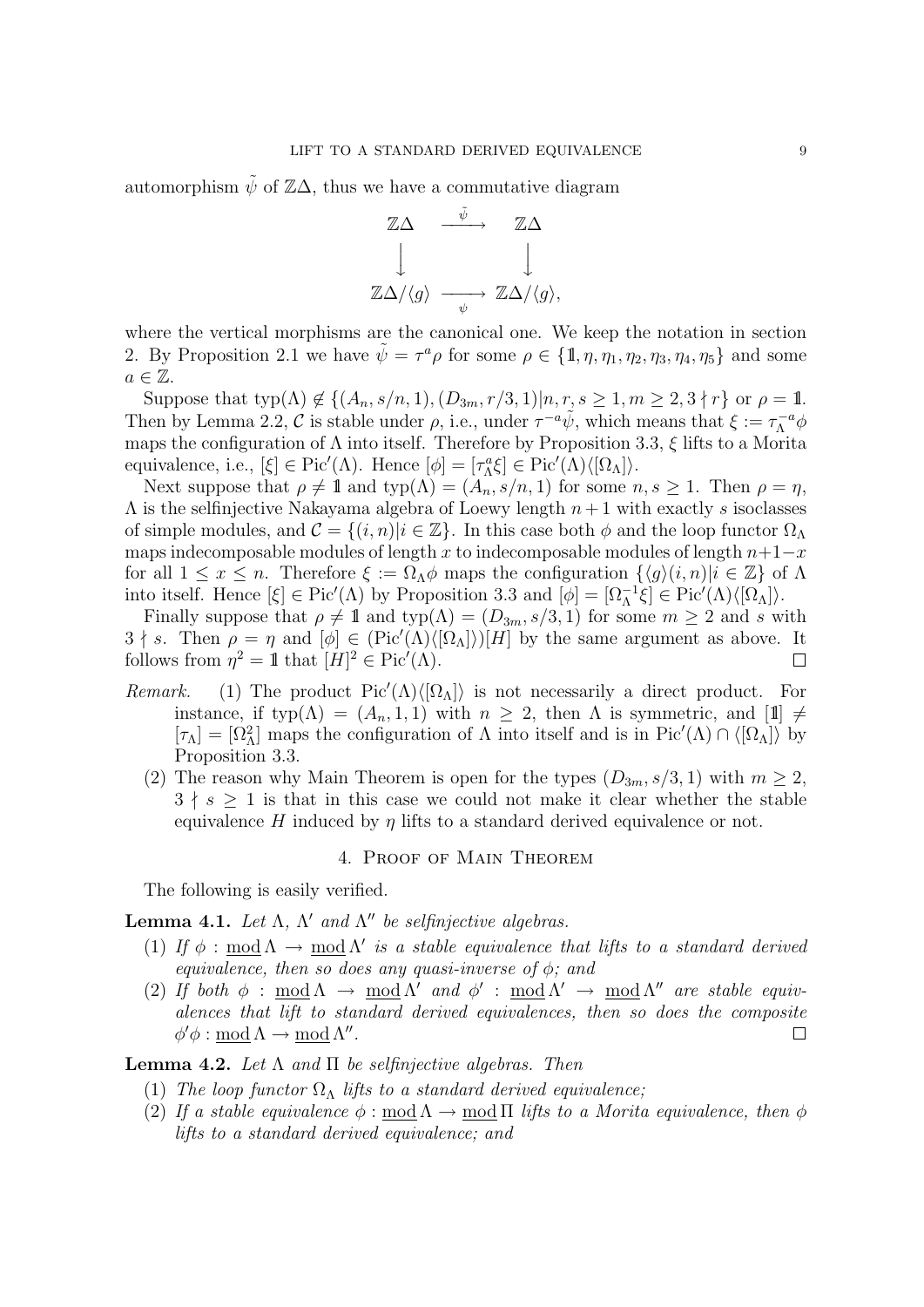*Proof.* (1) As easily verified  $\Omega_{\Lambda}$  lifts to the standard derived equivalence  $-\infty_{\Lambda}$  ( $\Lambda$ [1]). (2) If  $\phi : \text{mod }\Lambda \to \text{mod }\Pi$  lifts to a Morita equivalence  $-\otimes_{\Lambda} M : \text{mod }\Lambda \to \text{mod }\Pi$ , then *M* as a complex concentrated in degree zero is a twosided tilting complex and  $-\frac{L}{\otimes_{\Lambda}}M:\mathcal{D}^{\rm b}(\text{mod }\Lambda)\to\mathcal{D}^{\rm b}(\text{mod }\Pi)$  is a standard derived equivalence to which  $\phi$  lifts.  $\Box$ 

By Theorem 3.1 and Lemma 4.2 we obtain the following.

**Theorem 4.3.** *Let* Λ *be a representative algebra of representation-finite selfinjective algebras listed in Appendix 2. If*  $\Lambda$  *is not of type*  $(D_{3m}, s/3, 1)$  *with*  $m \geq 2, 3 \nmid s$ *, then every stable self-equivalence of* Λ *lifts to a standard derived equivalence.*  $\Box$ 

**Proof of Main Theorem.** Let  $\phi$ : mod  $\Lambda \rightarrow$  mod  $\Pi$  be a stable equivalence from  $\Lambda$ to Π. Then can( $\Lambda$ ) = can( $\Pi$ ) =: Γ. By Theorem 1.2  $\Lambda$  and Γ (resp. Π and Γ) are derived equivalent. Therefore there exists a standard derived equivalence  $\mathcal{D}^{b}(\text{mod }\Lambda) \rightarrow$  $\mathcal{D}^{\rm b}(\text{mod } \Gamma)$  (resp.  $\mathcal{D}^{\rm b}(\text{mod } \Pi) \to \mathcal{D}^{\rm b}(\text{mod } \Gamma)$ ) that induces a stable equivalence  $\zeta$ : mod  $\Lambda \to \text{mod } \Gamma$  (resp.  $\eta : \text{mod } \Pi \to \text{mod } \Gamma$ ). Thus both  $\zeta$  and  $\eta$  lift to standard derived equivalences. Then by Theorem 4.3, *ξ* := *ηφζ−*<sup>1</sup> : mod Γ *→* mod Γ lifts to a standard derived equivalence because  $\Gamma$  is a representative algebra. Hence  $\phi = \eta^{-1}\xi\zeta$ lifts to a standard derived equivalence by Lemma 4.1.  $\Box$ 

#### 5. Appendix 1: Stable equivalences and standard derived equivalences

In this section we show that if a stable equivalence  $\phi$  of selfinjective algebras lifts to a standard derived equivalence  $\Phi$ , then the stable equivalence  $\phi'$  of Morita type obtained from Φ as given in Rickard [10, Corollary 5.5] coincides with *φ*. But giving a proof of this is almost equivalent to giving a proof of the fact that  $\phi'$  is of Morita type. Therefore we here give a simple proposition that produces both proofs.

First recall the definition of  $\eta_\Lambda : \mathcal{D}^b(\text{mod }\Lambda) \to \text{mod }\Lambda$  for a selfinjective algebra  $\Lambda$ . Denote by  $\mathcal{H}^-_b$  (pro  $\Lambda$ ) the full subcategory of the right bounded homotopy category *H*<sup>−</sup>(pro Λ) of pro Λ consisting of objects with bounded homology. As well-known there exists an equivalence  $p_\Lambda : \mathcal{D}^b(\text{mod }\Lambda) \to \mathcal{H}^-_b(\text{pro }\Lambda)$  of triangulated categories such that there is a quasi-isomorphism  $p_{\Lambda}(A^{\dagger}) \to A^{\dagger}$  for all  $A^{\dagger} \in \mathcal{D}^{\{b\}}(\text{mod }\Lambda)$ . Now let  $A^{\bullet} \in \mathcal{D}^{\mathbf{b}}(\text{mod }\Lambda)$  and put  $\mathbf{p}_{\Lambda}(A^{\bullet}) = P^{\bullet} = (P^i, d_P^i)_{i \in \mathbb{Z}}$ . Then we can choose an integer *a* < 0 such that  $H^i(P^{\bullet}) = 0$  for all  $i \leq a$ , and define  $\eta_{\Lambda}(A^{\bullet}) := \Omega_{\Lambda}^a(\text{Im } d_p^a)$ . This is known to be well-defined ([9]). Thus  $\eta_{\Lambda}(A^{\bullet}) = M$  if and only if we have an exact sequence

$$
0 \to \operatorname{Im} d_P^a \to Q^{a+1} \to \cdots \to Q^0 \to M \to 0
$$

in mod  $\Lambda$  with each  $Q^i$  in pro  $\Lambda$ .

Before stating the proposition, we recall general facts in the following three lemmas. The following is well-known.

**Lemma 5.1.** *Let K be a commutative ring and R and S be K-algebras. If M is an R-S-bimodule, X is a right R-module and Y is a right S-module, then we have a natural isomorphism*

$$
\mathrm{Hom}_S(X\otimes_R M, Y)\cong \mathrm{Hom}_{R^{\mathrm{op}}\otimes_K S}(M, \mathrm{Hom}_K(X, Y)).
$$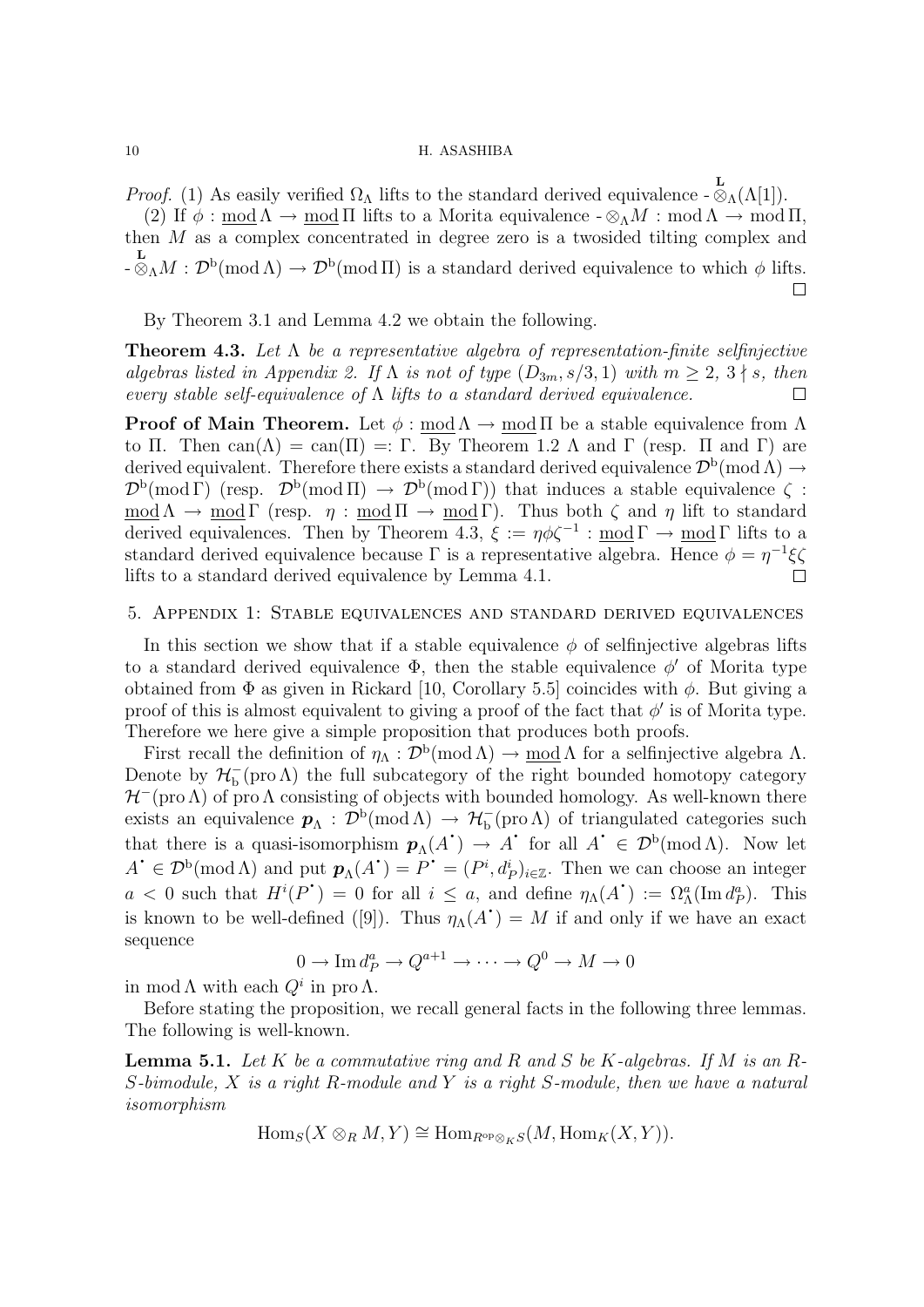*In particular, if*  $K$  *is a field and*  $M$  *is a projective*  $R$ *-S-bimodule, then*  $X \otimes_R M$  *is a projective right S-module for all right R-modules X.*  $\perp$ 

As for the converse of the last statement we recall the following from Auslander and Reiten [3, Corollary 3.3].

**Lemma 5.2.** *Let K be a perfect field and R and S be finite-dimensional K-algebras. Then for a finite-dimensional R-S-bimodule M the following are equivalent.*

- (1) *M is a projective bimodule.*
- (2) *M is a projective right S-module and*  $X \otimes_R M$  *are projective right S-modules for all finite-dimensional right R-modules X.*

*In particular, if M is projective as an R-S-bimodule, then so is*  $X \otimes_R M$  *for any finite-dimensional right R-module X.*  $\Box$ 

**Lemma 5.3.** *Let K be a field and R and S be finite-dimensional K-algebras. If X is a finite-dimensional injective left R-module and Y is a finite-dimensional injective right S*-module, then  $X \otimes_K Y$  *is an injective R-S*-bimodule. In particular, if both *R* and *S* are selfinjective algebras, then so is  $R^{op} \otimes_K S$ .

*Proof.* The assertion follows from the following isomorphisms:

Hom<sub>$$
R^{op} \otimes_K S(\cdot, X \otimes_K Y) \cong \text{Hom}_{R^{op} \otimes_K S}(\cdot, \text{Hom}_K(\text{Hom}_K(X, K), Y))
$$
  
 $\cong \text{Hom}_S(\text{Hom}_K(X, K) \otimes_R \cdot, Y).$</sub> 

The last isomorphism is given by Lemma 5.1.

We now prove the following.

**Proposition 5.4.** *Let*  $\Gamma$ ,  $\Lambda$ ,  $\Pi$  *be selfinjective algebras and*  $X^{\text{*}} \in \mathcal{D}^{\text{b}}(\text{mod }\Lambda^{\text{op}} \otimes_k \Pi)$ *be a twosided tilting complex. Then*  $M := \eta_{\Lambda^{op} \otimes_k \Pi}(X^{\bullet}) \in \underline{\text{mod }} \Lambda^{op} \otimes_k \Pi$  *is projective both in* mod  $\Lambda^{op}$  *and in* mod  $\Pi$  *and the diagram* 

$$
\mathcal{D}^{\mathrm{b}}(\mathrm{mod}\,\Gamma^{\mathrm{op}}\otimes_{k}\Lambda)\xrightarrow{\mathbb{I}_{\mathrm{c}}\otimes_{\Lambda}X^{\bullet}}\mathcal{D}^{\mathrm{b}}(\mathrm{mod}\,\Gamma^{\mathrm{op}}\otimes_{k}\Pi)
$$
\n
$$
\eta_{\Gamma^{\mathrm{op}}\otimes_{k}\Lambda}\downarrow\qquad\qquad\downarrow\eta_{\Gamma^{\mathrm{op}}\otimes_{k}\Pi}
$$
\n
$$
\underline{\mathrm{mod}}\,\Gamma^{\mathrm{op}}\otimes_{k}\Lambda\qquad\underset{\mathbb{I}_{\mathrm{c}}\otimes_{k}\Pi}{\longrightarrow}\qquad\underline{\mathrm{mod}}\,\Gamma^{\mathrm{op}}\otimes_{k}\Pi
$$

*commutes up to natural isomorphisms.*

*Proof.* First note that algebras  $\Lambda^{\text{op}} \otimes_k \Pi$ ,  $\Gamma^{\text{op}} \otimes_k \Lambda$ ,  $\Gamma^{\text{op}} \otimes_k \Pi$  are selfinjective algebras by Lemma 5.3. Put  $\Delta^{\bullet} = (\Delta^i, d^i_{\Delta})_{i \in \mathbb{Z}} := \mathbf{p}_{\Lambda^{\rm op} \otimes_k \Pi}(X^{\bullet})$  and choose an integer  $a < 0$ such that  $H^i(\Delta^{\bullet}) = 0$  for all  $i \leq a$ . It is enough to show that

$$
A\otimes_k M \cong \eta_{\Gamma^{\mathrm{op}} \otimes_k \Pi} (A\overset{\mathbf{L}}{\otimes}_{\Lambda} X^{\textstyle{\cdot}})
$$

for all  $A \in \text{mod } \Gamma^{\bullet} \otimes_k \Lambda$  natural in  $A$ . Let  $A \in \text{mod } \Gamma^{\bullet} \otimes_k \Lambda$ . Then

$$
\boldsymbol{p}_{\Gamma^{\rm op}\otimes_k\Pi}(A\overset{\mathbf{L}}\otimes_\Lambda X^\text{-})\cong\boldsymbol{p}_{\Gamma^{\rm op}\otimes_k\Pi}(A\otimes_\Lambda\Delta^\text{-})\cong A\otimes_\Lambda\Delta^\text{-}=(A\otimes_\Lambda\Delta^i,A\otimes_\Lambda d_\Delta^i)_{i\in\mathbb{Z}}
$$

$$
\qquad \qquad \Box
$$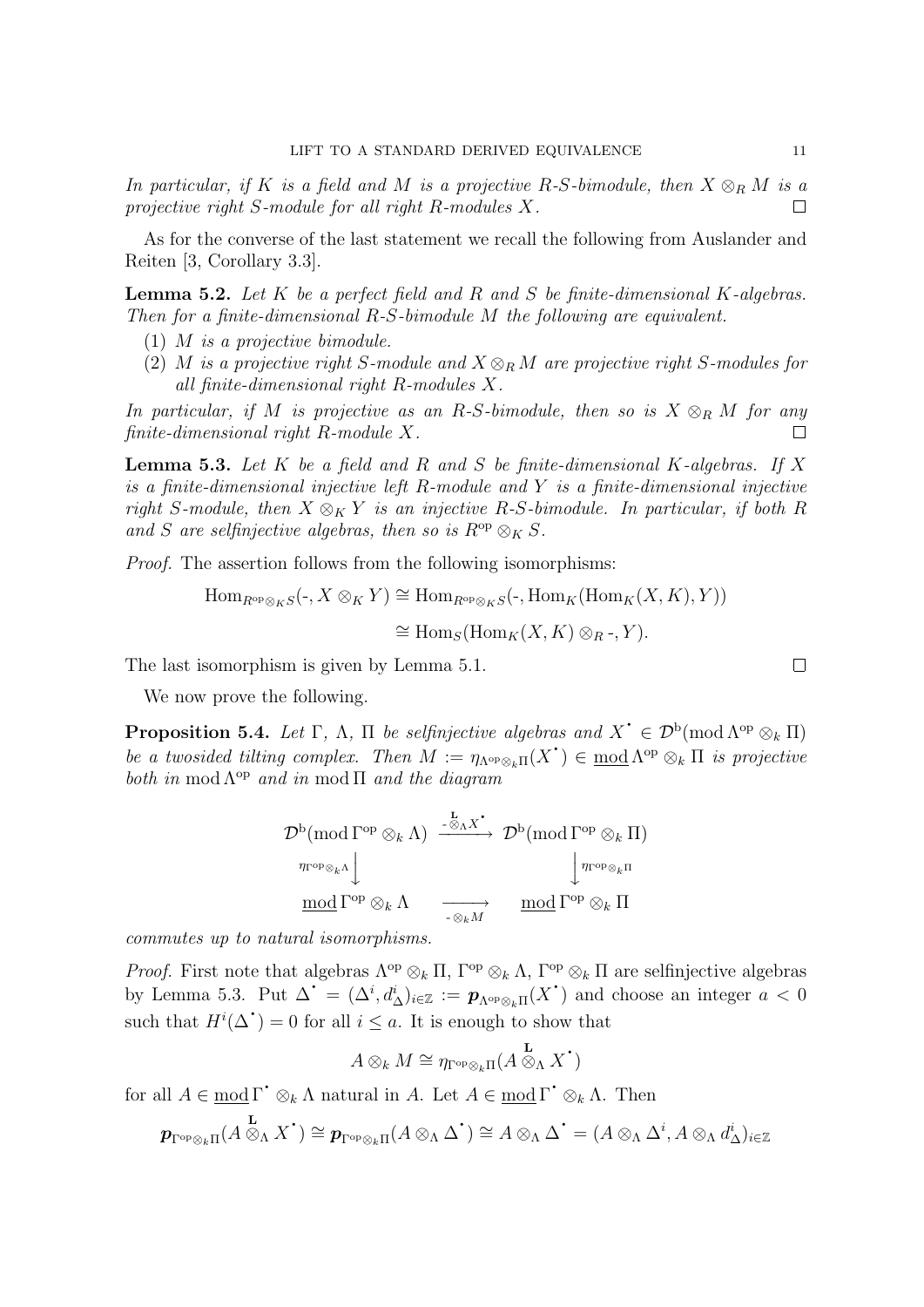because  $A \otimes_{\Lambda} \Delta^{i} \in \text{pro}\,\Gamma^{\text{op}} \otimes_{k} \Pi$  for all  $i \in \mathbb{Z}$  by Lemma 5.2. By definition of *M* we have an exact sequence

(\*) 
$$
0 \to \operatorname{Im} d_{\Delta}^a \to \Theta^{a+1} \to \cdots \to \Theta^0 \to M \to 0
$$

in mod  $\Lambda^{op} \otimes_k \Pi$  with  $\Theta^i \in \text{pro } \Lambda^{op} \otimes_k \Pi$  for all  $i \in \{0, \ldots, a+1\}$ . Since all  $\Delta^i$ ,  $\Theta^i$ are both in pro  $\Lambda^{op}$  and in pro  $\Pi$ , we have  $\Lambda M \cong \eta_{\Lambda^{op}}(X^{\bullet})$  and  $M_{\Pi} \cong \eta_{\Pi}(X^{\bullet})$ . But since  $\Lambda X^{\bullet} \in \mathcal{H}^{\mathsf{b}}(\text{pro }\Lambda^{\text{op}})$  and  $X_{\Pi}^{\bullet} \in \mathcal{H}^{\mathsf{b}}(\text{pro }\Pi)$ , we have  $\eta_{\Lambda^{\text{op}}}(X^{\bullet}) = 0$  in <u>mod</u>  $\Lambda^{\text{op}}$  and  $\eta_{\Pi}(X^*) = 0$  in <u>mod</u> Π. Thus  $\Lambda M \in \text{pro }\Lambda^{\text{op}}$  and  $M_{\Pi} \in \text{pro }\Pi$ . Hence the sequence (\*) is a composite of short exact sequences that split in mod  $\Lambda^{\text{op}}$ , and Im  $d^a_{\Delta}$  is in pro  $\Lambda^{\text{op}}$ . Therefore  $H^i(A \otimes_{\Lambda} \Delta^{\bullet}) = 0$  for all  $i \leq a$  and we have an exact sequence

$$
0 \to \operatorname{Im}(A \otimes_{\Lambda} d_{\Delta}^{a}) = A \otimes_{\Lambda} \operatorname{Im} d_{\Delta}^{a} \to A \otimes_{\Lambda} \Theta^{a+1} \to \cdots \to A \otimes_{\Lambda} \Theta^{0} \to A \otimes_{\Lambda} M \to 0
$$

in mod  $\Gamma^{\text{op}} \otimes_k \Pi$  with each  $A \otimes_A \Theta^i \in \text{pro } \Gamma^{\text{op}} \otimes_k \Pi$  by Lemma 5.2. Hence we have  $A \otimes_{\Lambda} M \cong \eta_{\Gamma^{\text{op}} \otimes_k \Pi}(A \otimes_{\Lambda} X^{\bullet})$ , which is natural in *A* by construction.  $\Box$ 

Proposition 5.4 gives a simple proof of the construction of a stable equivalence of Morita type from a standard derived equivalence that is due to Rickard [10, Corollary 5.5].

**Corollary 5.5.** *Let*  $\Lambda$  *and*  $\Pi$  *be selfinjective algebras. If*  $_{\Lambda} X_{\Pi}^{\star}$  *and*  $_{\Pi} Y_{\Lambda}^{\star}$  *are twosided tilting complexes giving a standard derived equivalence between* Λ *and* Π*, then M* :=  $η$ <sup>*Nop<sub>⊗<i>k*</sub>Π(*X*<sup>•</sup>) *and*  $N := η$ <sup>πop<sub>⊗*k*Λ</sub>(*Y*<sup>•</sup>) *give a stable equivalence of Morita type between* Λ</sup></sup> *and* Π*.*

*Proof.* By assumption we have  $X \cdot \mathcal{L}_{\text{M}} Y \cdot \cong {}_{\Lambda}\Lambda_{\Lambda}$  and  $Y \cdot \mathcal{L}_{\text{M}} X \cdot \cong {}_{\Pi}\Pi_{\Pi}$ . By Proposition 5.4  $\Lambda M$ ,  $M_{\Pi}$ ,  $\Lambda N$  and  $N_{\Lambda}$  are projective and we have a diagram

$$
\mathcal{D}^{\mathrm{b}}(\mathrm{mod}\,\Lambda^{\mathrm{op}}\otimes_{k}\Lambda)\xrightarrow{\mathbf{L}_{\mathrm{A}}X^{\bullet}}\mathcal{D}^{\mathrm{b}}(\mathrm{mod}\,\Lambda^{\mathrm{op}}\otimes_{k}\Pi)\xrightarrow{\mathbf{L}_{\mathrm{B}}Y^{\bullet}}\mathcal{D}^{\mathrm{b}}(\mathrm{mod}\,\Lambda^{\mathrm{op}}\otimes_{k}\Lambda)
$$
\n
$$
\underbrace{\eta_{\Lambda^{\mathrm{op}}\otimes_{k}\Lambda}}_{\mathrm{mod}\,\Lambda^{\mathrm{op}}\otimes_{k}\Lambda}\xrightarrow[\mathbb{Q}_{k}M]\qquad \qquad \text{mod}\,\Lambda^{\mathrm{op}}\otimes_{k}\Pi\qquad \xrightarrow[\mathbb{Q}_{k}N]}\xrightarrow{\mathbf{L}_{\mathrm{B}}Y^{\bullet}}\mathcal{D}^{\mathrm{b}}(\mathrm{mod}\,\Lambda^{\mathrm{op}}\otimes_{k}\Lambda)
$$

that commutes up to natural isomorphisms. This implies  $M \otimes_{\Pi} N \cong \Lambda \otimes_{\Lambda} M \otimes_{\Pi} N$  $N \cong \Lambda \Lambda_{\Lambda}$  in <u>mod</u>  $\Lambda^{\rm op} \otimes_k \Lambda$ . Hence  $M \otimes_{\Pi} N \cong \Lambda \Lambda_{\Lambda} \oplus P$  in mod  $\Lambda^{\rm op} \otimes_k \Lambda$  for some  $P \in \text{pro }\Lambda^{\text{op}} \otimes_k \Lambda$ . Similarly  $N \otimes_{\Lambda} N \cong \Pi \Pi_{\Pi} \oplus Q$  in mod  $\Pi^{\text{op}} \otimes_k \Pi$  for some  $Q \in$ pro Πop *⊗<sup>k</sup>* Π.  $\Box$ 

Proposition 5.4 implies the statement in the beginning of this section.

**Corollary 5.6.** *Let* Λ *and* Π *be selfinjective algebras and φ a stable equivalence from* Λ *to* Π*. If φ lifts to a standard derived equivalence* Φ *from* Λ *to* Π*, then φ is naturally isomorphic to the stable equivalence obtained by*  $\Phi$ *, and therefore*  $\phi$  *is of Morita type. In particular, both*  $\Omega_{\Lambda}$  *and*  $\tau_{\Lambda}$  *are of Morita type.*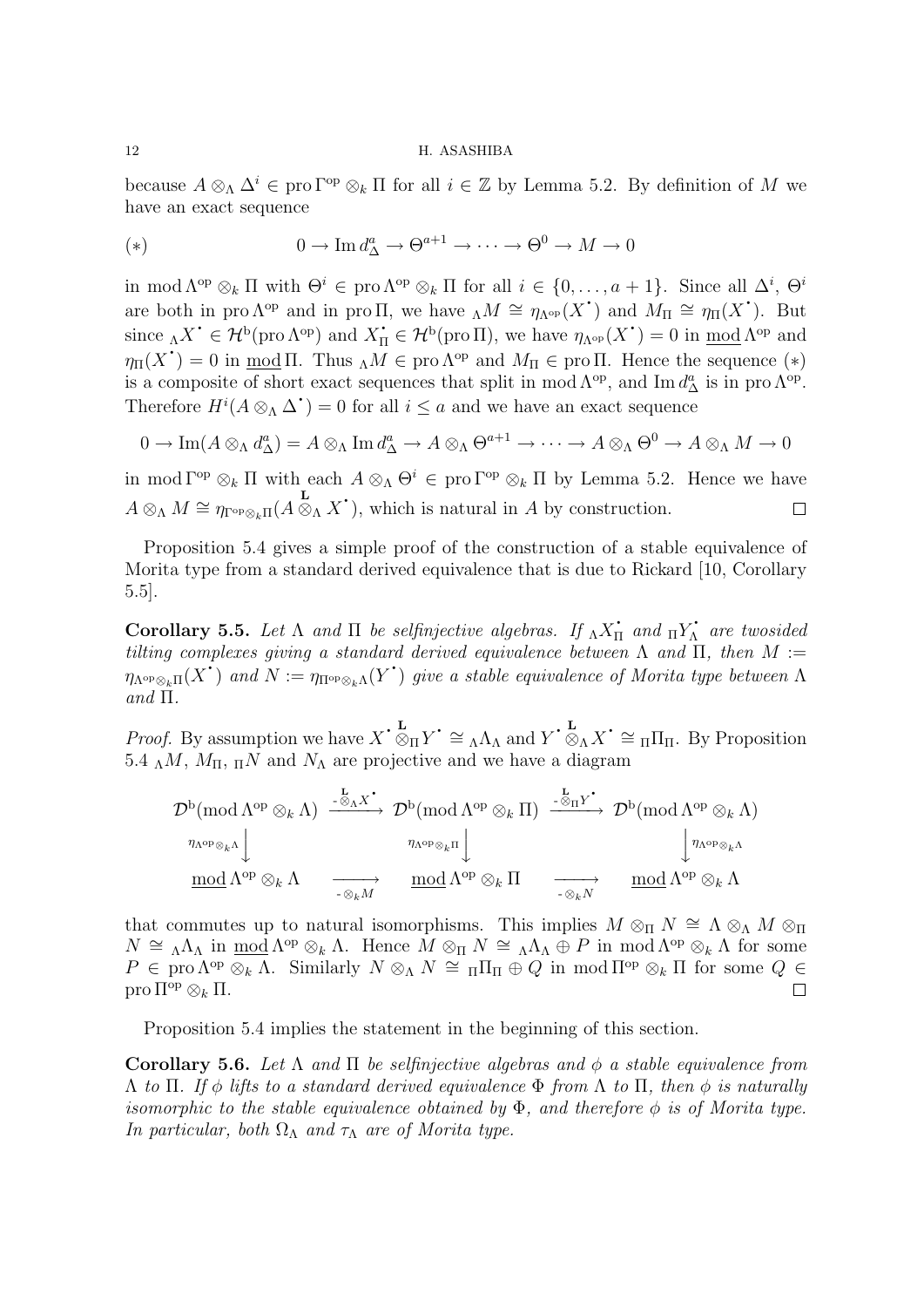*Proof.* Put  $\Phi = -\otimes_{\Lambda} X$ <sup>*·*</sup> for some twosided tilting complex  $X^{\bullet} \in \mathcal{D}^{\rm b}(\text{mod }\Lambda^{\rm op} \otimes_k \Pi)$ and put  $M = \eta_{\Lambda^{op} \otimes_k \Pi}(X^{\bullet})$ . Then by applying Proposition 5.4 for  $\Gamma^{op} = k$  we have a diagram

$$
\mathcal{D}^{\mathrm{b}}(\text{mod }\Lambda) \xrightarrow{-\otimes_{\Lambda}X^{\bullet}} \mathcal{D}^{\mathrm{b}}(\text{mod }\Pi)
$$
\n
$$
\begin{array}{c}\n\eta_{\Lambda} \downarrow \qquad \qquad \downarrow \eta_{\Pi} \\
\text{mod }\Lambda \qquad \xrightarrow{-\otimes_{\Lambda}M} \qquad \text{mod }\Pi\n\end{array}
$$

that commutes up to natural isomorphisms. Thus  $-\otimes_{\Lambda} M$  is *induced* from  $-\otimes_{\Lambda} X$ . Therefore  $\phi$  and  $-\otimes_k M$  are naturally isomorphic.  $\Box$ 

*Remark.* For a selfinjective algebra  $\Lambda$ , it is not hard to show directly that the  $\Lambda$ - $\Lambda$ bimodules  $\Omega_{\Lambda^{\rm op}\otimes_k\Lambda}(\Lambda)$  and  $\Omega_{\Lambda^{\rm op}\otimes_k\Lambda}^{-1}(\Lambda)$  satisfy the properties to show that  $\Omega_{\Lambda}$  is of Morita type (see [2, Lemma 4.4]).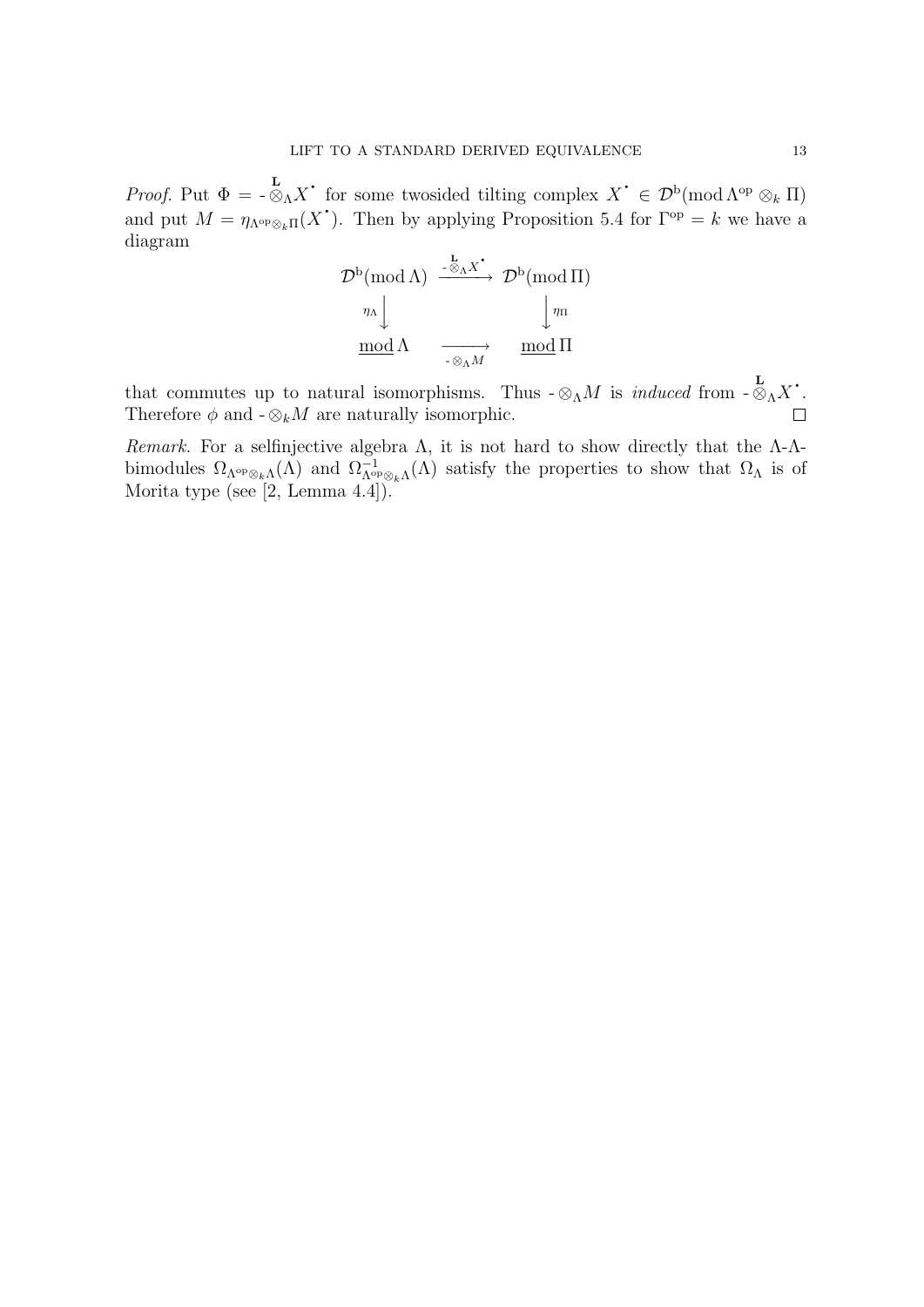#### 6. Appendix 2: Quiver presentations of representatives

For the benefit of the reader we present the representative algebras of representationfinite selfinjective algebras by quivers with relations in this section.

6.1. **Standard representatives.** For each type  $(\Delta, f, t)$  the algebra  $\Lambda(\Delta, f, t)$  is given as follows.

6.1.1.  $(A_n, s/n, 1)$  with  $s, n \geq 1$ .  $\Lambda(A_n, s/n, 1)$  is the selfinjective Nakayama algebra  $N_{s,n}$  with exactly *s* isoclasses of simples and of Loewy length  $n + 1$ ; namely this is given by the quiver  $Q(N_{s,n})$  with relations  $R(N_{s,n})$  below.



*R*(*N*<sub>*s,n*</sub>):  $\alpha_{i+n} \cdots \alpha_{i+1} \alpha_i = 0$  for all  $i \in \{1, 2, \ldots, s\} = \mathbb{Z}/\langle s \rangle$ .

6.1.2.  $(A_{2p+1}, s, 2)$  *with*  $s, p \ge 1$ *.*  $\Lambda(A_{2p+1}, s, 2)$  is the "canonical Möbius" algebra  $M_{p,s}$ defined by the quiver  $Q(M_{p,s})$  with relations  $R(M_{p,s})$  below.



 $R(M_{p,s})$ :

- (i)  $\alpha_p^{[i]} \cdots \alpha_0^{[i]} = \beta_p^{[i]} \cdots \beta_0^{[i]}$  $\mathbf{f}_{0}^{[i]}$  for all  $i \in \{0, \ldots, s-1\};$
- (ii)  $\beta_0^{[i+1]} \alpha_p^{[i]} = 0$ ,  $\alpha_0^{[i+1]} \beta_p^{[i]} = 0$  for all  $i \in \{0, \ldots, s-2\}$ , and  $\alpha_0^{[0]} \alpha_p^{[s-1]} = 0$ ,  $\beta_0^{[0]} \beta_p^{[s-1]} = 0$ 0; and
- (iii) Paths of length  $p + 2$  are equal to 0.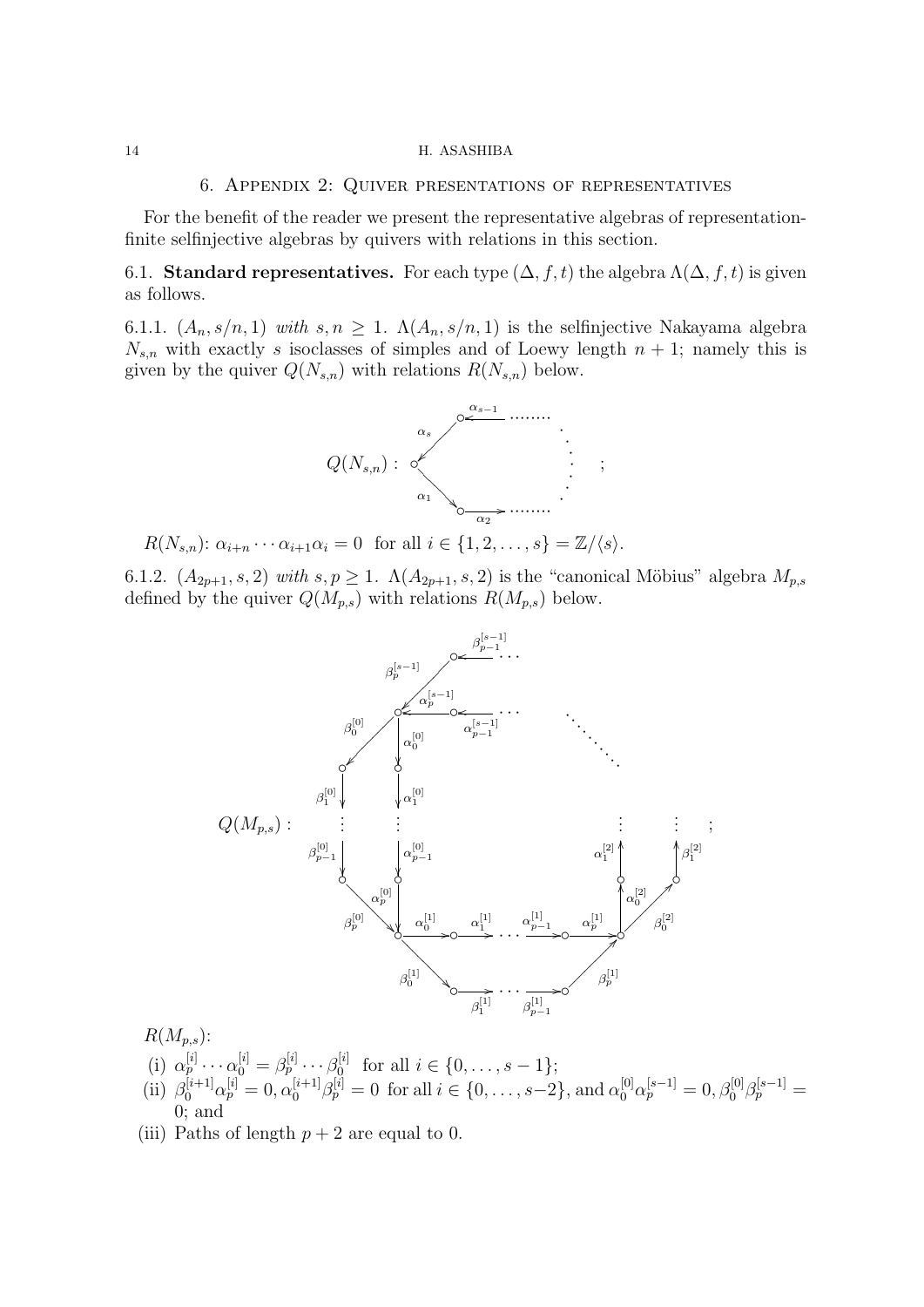6.1.3.  $(D_n, s, 1)$  *with*  $n \geq 4, s \geq 1$ .  $\Lambda(D_n, s, 1)$  is given by the quiver  $Q(D_n, s)$  with relations  $R(D_n, s, 1)$  below.



 $R(D_n, s, 1)$ : (i)  $\alpha_1^{[i]} \alpha_2^{[i]}$  $\alpha_{n-2}^{[i]} = \beta_1^{[i]} \beta_0^{[i]} = \gamma_1^{[i]} \gamma_0^{[i]}$  $i^{[i]}_0$  for all  $i \in \{0, \ldots, s-1\};$ (ii) For all  $i \in \{0, \ldots, s-1\} = \mathbb{Z}/\langle s \rangle$ ,  $\sqrt{ }$  $\int$  $\overline{a}$  $\beta_0^{[i+1]} \alpha_1^{[i]} = 0$ ,  $\gamma_0^{[i+1]} \alpha_1^{[i]} = 0$ ,  $\alpha_{n-2}^{[i+1]}\beta_1^{[i]}=0, \quad \alpha_{n-2}^{[i+1]}\gamma_1^{[i]}=0,$  $\gamma_0^{[i+1]}\beta_1^{[i]}=0, \quad \beta_0^{[i+1]}\gamma_1^{[i]}=0;$  and (iii) For all  $i \in \{0, \ldots, s-1\} = \mathbb{Z}/\langle s \rangle$  and for all  $j \in \{1, \ldots, n-2\} = \mathbb{Z}/\langle n-2 \rangle$ ,  $\sqrt{ }$  $\int$  $\mathbf{I}$  $\alpha_{j-n+2}^{[i+1]} \cdots \alpha_j^{[i]} = 0,$  $\beta_0^{[i+1]}\beta_1^{[i]}\beta_0^{[i]}=0,\qquad \gamma_0^{[i+1]}\gamma_1^{[i]}\gamma_0^{[i]}=0,$  $\beta_1^{[i+1]}\beta_0^{[i+1]}\beta_1^{[i]}=0, \quad \gamma_1^{[i+1]}\gamma_0^{[i+1]}\gamma_1^{[i]}=0.$ 

(i.e. " $\alpha$ -paths" of length  $n-1$  are equal to 0, " $\beta$ -paths" of length 3 are equal to 0 and "*γ*-paths" of length 3 are equal to 0 ).

6.1.4.  $(D_n, s, 2)$  *with*  $n \geq 4, s \geq 1$ .  $\Lambda(D_n, s, 2)$  is given by the quiver  $Q(D_n, s)$  above with relations  $R(D_n, s, 2)$  below.

 $R(D_n, s, 2)$ :

- (i) The same as  $R(D_n, s, 1)$ (i);
- (ii) For all  $i \in \{0, ..., s 1\} = \mathbb{Z}/\langle s \rangle$ ,

$$
\label{eq:21} \left\{ \begin{array}{ll} \beta_0^{[i+1]}\alpha_1^{[i]}=0, & \gamma_0^{[i+1]}\alpha_1^{[i]}=0, \\ \alpha_{n-2}^{[i+1]}\beta_1^{[i]}=0, & \alpha_{n-2}^{[i+1]}\gamma_1^{[i]}=0, \end{array} \right.
$$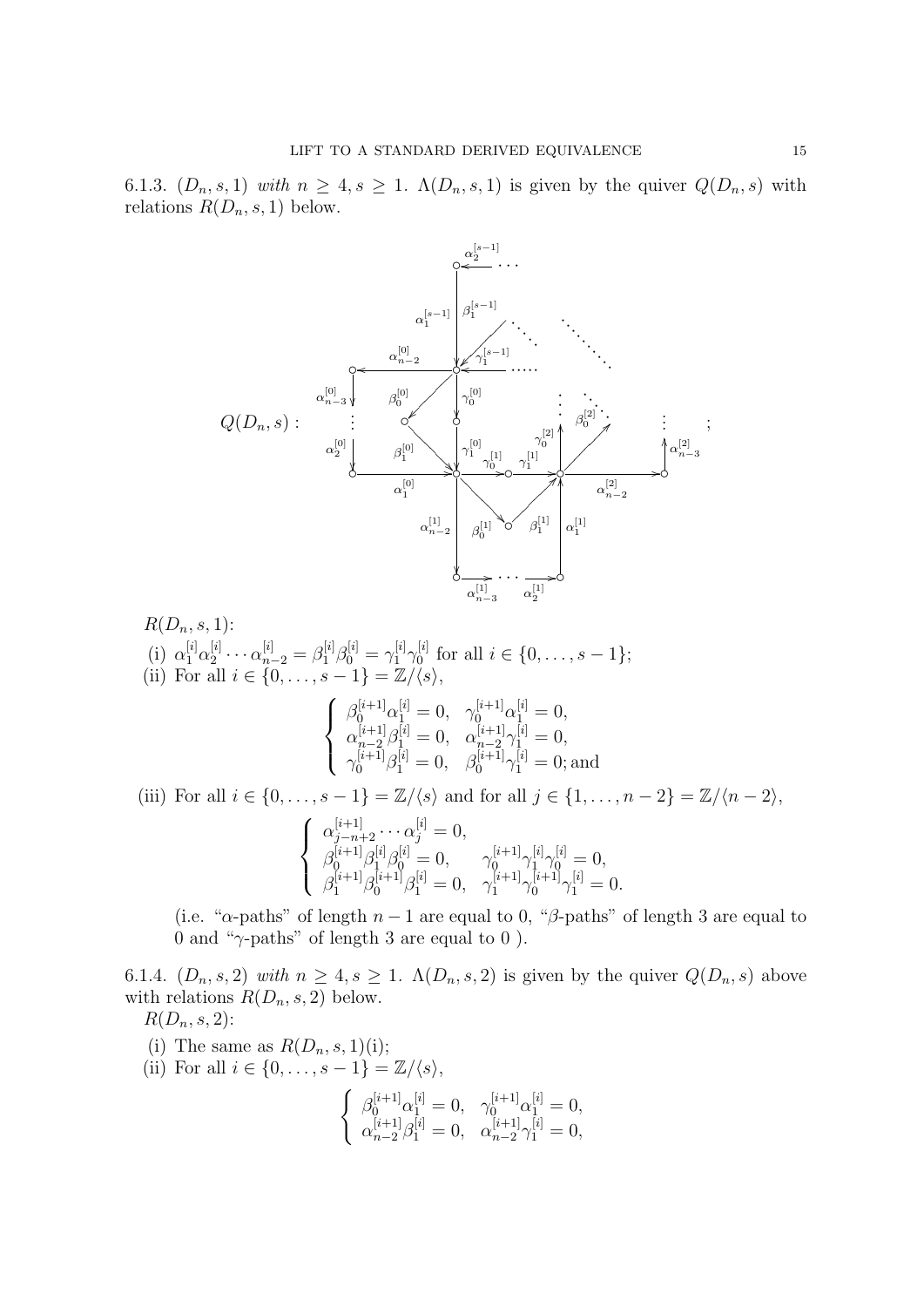and for all  $i \in \{0, ..., s - 2\}$ ,

$$
\begin{array}{ll}\gamma_0^{[i+1]}\beta_1^{[i]}=0,&\beta_0^{[i+1]}\gamma_1^{[i]}=0,\\ \beta_0^{[0]}\beta_1^{[s-1]}=0,&\gamma_0^{[0]}\gamma_1^{[s-1]}=0;\text{and}\end{array}
$$

(iii)  $\alpha$ -paths of length  $n-1$  are equal to 0, and for all  $i \in \{0, \ldots, s-2\}$ ,

$$
\left\{\begin{array}{ll}\beta_0^{[i+1]}\beta_1^{[i]}\beta_0^{[i]}=0, & \gamma_0^{[i+1]}\gamma_1^{[i]}\gamma_0^{[i]}=0,\\ \beta_1^{[i+1]}\beta_0^{[i+1]}\beta_1^{[i]}=0, & \gamma_1^{[i+1]}\gamma_0^{[i+1]}\gamma_1^{[i]}=0, \text{and}\end{array}\right.
$$

$$
\left\{\begin{array}{ll}\gamma_0^{[0]}\beta_1^{[s-1]}\beta_0^{[s-1]}=0, & \beta_0^{[0]}\gamma_1^{[s-1]}\gamma_0^{[s-1]}=0,\\ \gamma_1^{[0]}\gamma_0^{[0]}\beta_1^{[s-1]}=0, & \beta_1^{[0]}\beta_0^{[0]}\gamma_1^{[s-1]}=0.\end{array}\right.
$$

6.1.5.  $(D_4, s, 3)$  with  $s \geq 1$ .  $\Lambda(D_4, s, 3)$  is given by the quiver  $Q(D_4, s)$  above with relations  $R(D_4, s, 3)$  below.

 $R(D_4,s,3)$ : (put  $\alpha_0^{[i]}$  $\alpha_0^{[i]} := \alpha_2^{[i]}$  $i_2^{[i]}$  for all *i*)

(i) The same as  $R(D_4, s, 1)$ (i); (ii) For all  $i \in \{0, \ldots, s - 2\}$ ,

$$
\left\{\begin{array}{ll} \beta_0^{[i+1]}\alpha_1^{[i]}=0, & \gamma_0^{[i+1]}\alpha_1^{[i]}=0, \\ \alpha_0^{[i+1]}\beta_1^{[i]}=0, & \gamma_0^{[i+1]}\beta_1^{[i]}=0, \\ \alpha_0^{[i+1]}\gamma_1^{[i]}=0, & \beta_0^{[i+1]}\gamma_1^{[i]}=0, \text{and} \end{array}\right.
$$

$$
\left\{\begin{array}{ll} \alpha_0^{[0]}\alpha_1^{[s-1]}=0, & \gamma_0^{[0]}\alpha_1^{[s-1]}=0, \\ \alpha_0^{[0]}\beta_1^{[s-1]}=0, & \beta_0^{[0]}\beta_1^{[s-1]}=0, \\ \beta_0^{[0]}\gamma_1^{[s-1]}=0, & \gamma_0^{[0]}\gamma_1^{[s-1]}=0; \text{and} \end{array}\right.
$$

(iii) Paths of length 3 are 0.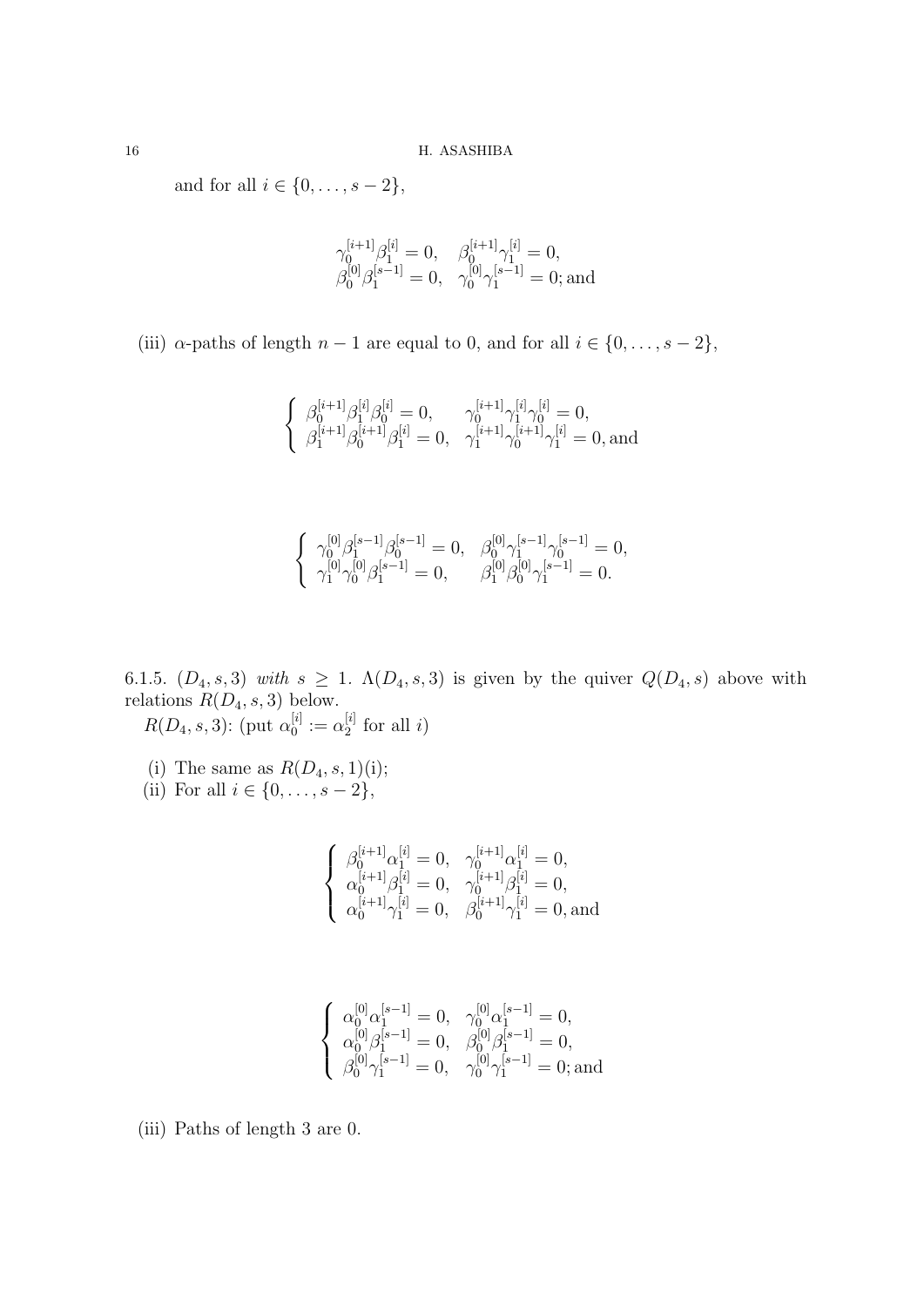6.1.6.  $(D_{3m}, s/3, 1)$  *with*  $m \geq 2$  *and*  $3 \nmid s \geq 1$ *.*  $\Lambda(D_{3m}, s/3, 1)$  is given by the quiver  $Q(D_{3m}, s/3)$  with relations  $R(D_{3m}, s/3)$  below. For  $s \geq 2$ ,



and for  $s = 1$ ,



 $R(D_{3m}, s/3)$ :

- (i)  $\alpha_m^{(i)} \cdots \alpha_2^{(i)} \alpha_1^{(i)} = \beta_{i+1} \beta_i$  for all  $i \in \{1, \ldots, s\} = \mathbb{Z}/\langle s \rangle;$
- (ii)  $\alpha_1^{(i+2)} \alpha_m^{(i)} = 0$  for all  $i \in \{1, ..., s\} = \mathbb{Z}/\langle s \rangle$ ; and
- (iii)  $\alpha_i^{(i+3)}$  $\alpha_j^{(i+3)} \cdots \alpha_1^{(i+3)} \beta_{i+2} \alpha_m^{(i)} \cdots \alpha_j^{(i)} = 0$  for all  $i \in \{1, \ldots, s\} = \mathbb{Z}/\langle s \rangle$  and for all  $j \in \{1, \ldots, m\}$  (i.e. paths of length  $m + 2$  are equal to 0).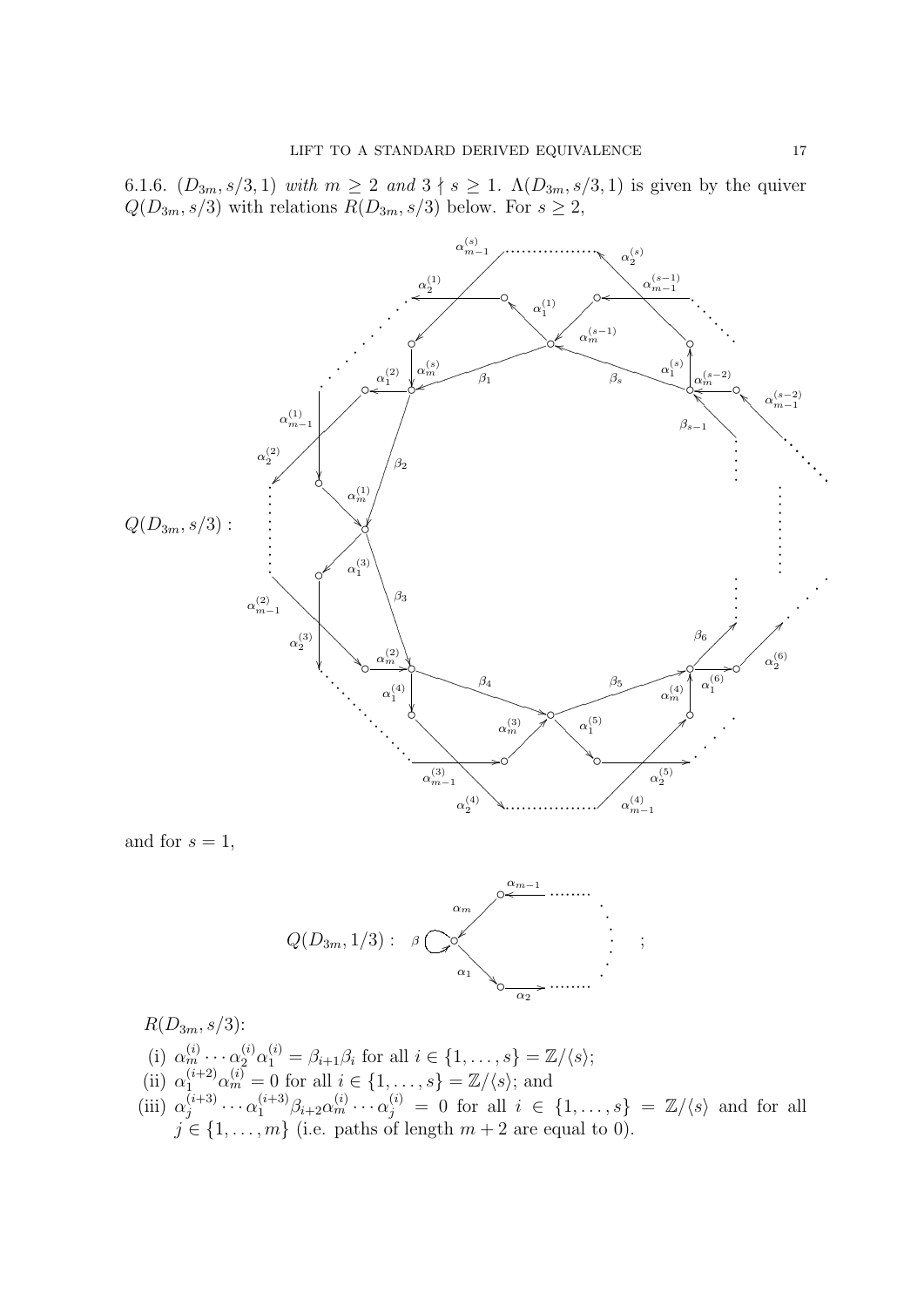6.1.7.  $(E_n, s, 1)$  with  $n \in \{6, 7, 8\}$  and  $s \ge 1$ .  $\Lambda(E_n, s, 1)$  is given by the quiver  $Q(E_n, s)$ and relations  $R(E_n, s, 1)$  below.



 $R(E_n, s, 1)$ : (i)  $\alpha_1^{[i]} \alpha_2^{[i]}$  $\alpha^{[i]}_{n-3} = \beta^{[i]}_1 \beta^{[i]}_2 \beta^{[i]}_3 = \gamma^{[i]}_1 \gamma^{[i]}_2$  $i^{[i]}_2$  for all  $i \in \{0, \ldots, s-1\};$ (ii) For all  $i \in \{0, \ldots, s-1\} = \mathbb{Z}/\langle s \rangle$ ,  $\sqrt{ }$  $\Big\}$  $\beta_3^{[i+1]}\alpha_1^{[i]}=0, \quad \gamma_2^{[i+1]}\alpha_1^{[i]}=0,$  $\alpha_{n-3}^{[i+1]}\beta_1^{[i]}=0, \quad \gamma_2^{[i+1]}\beta_1^{[i]}=0,$ 

(iii)  $\alpha$ -paths of length  $n-2$  are equal to 0,  $\beta$ -paths of length 4 are equal to 0 and *γ*-paths of length 3 are equal to 0.

 $\alpha_{n-3}^{[i+1]}\gamma_1^{[i]}=0$ ,  $\beta_3^{[i+1]}\gamma_1^{[i]}=0$ ; and

6.1.8.  $(E_6, s, 2)$  *with*  $s \geq 1$ .  $\Lambda(E_6, s, 2)$  is given by the quiver  $Q(E_6, s)$  above with relations  $R(E_6, s, 2)$  below.

 $R(E_6, s, 2)$ :

- (i) The same as  $R(E_6, s, 1)$ (i);
- (ii) For all  $i \in \{0, ..., s 1\} = \mathbb{Z}/\langle s \rangle$ ,

 $\overline{\mathcal{L}}$ 

$$
\left\{\begin{array}{ll} \alpha_3^{[i+1]}\gamma_1^{[i]}=0, & \beta_3^{[i+1]}\gamma_1^{[i]}=0, \\ \gamma_2^{[i+1]}\alpha_1^{[i]}=0, & \gamma_2^{[i+1]}\beta_1^{[i]}=0, \end{array}\right.
$$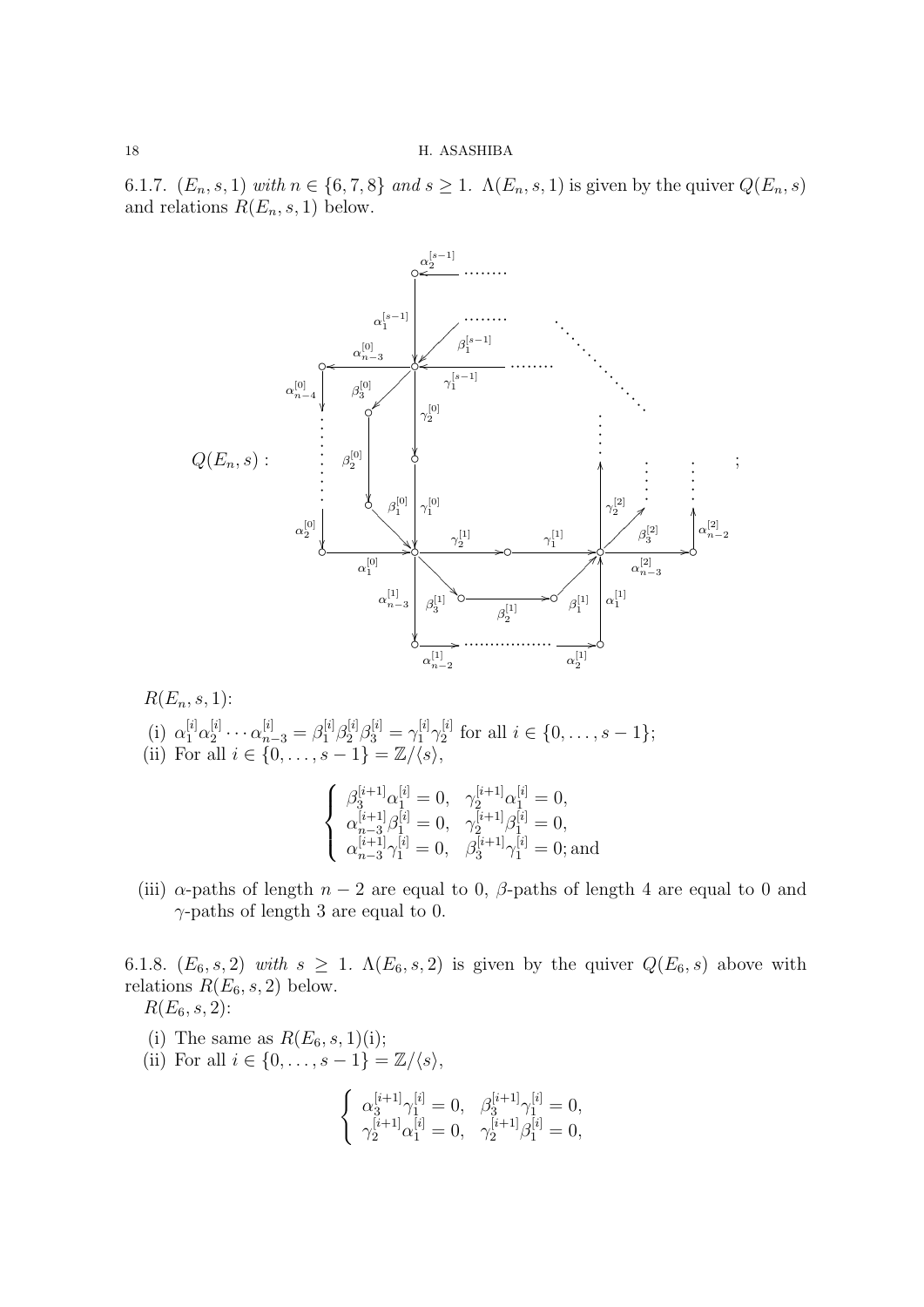and for all  $i \in \{0, \ldots, s-2\},\$ 

$$
\begin{array}{ll}\beta_3^{[i+1]}\alpha_1^{[i]}=0,&\alpha_3^{[i+1]}\beta_1^{[i]}=0,\\ \alpha_3^{[0]}\alpha_1^{[s-1]}=0,&\beta_3^{[0]}\beta_1^{[s-1]}=0;\text{and}\end{array}
$$

(iii)  $\gamma$ -paths of length 3 are equal to 0, and for all  $i \in \{0, \ldots, s-2\}$  and for all  $j \in \{1, 2, 3\} = \mathbb{Z}/\langle 3 \rangle$ ,

$$
\alpha_{j-3}^{[i+1]} \cdots \alpha_j^{[i]} = 0, \quad \beta_{j-3}^{[i+1]} \cdots \beta_j^{[i]} = 0, \n\beta_{j-3}^{[0]} \cdots \beta_3^{[0]} \alpha_1^{[s-1]} \cdots \alpha_j^{[s-1]} = 0, \quad \alpha_{j-3}^{[0]} \cdots \alpha_3^{[0]} \beta_1^{[s-1]} \cdots \beta_j^{[s-1]} = 0.
$$

6.2. **Nonstandard representatives.** For each  $m \geq 2$  the algebra  $\Lambda(m)$  defined by the quiver  $Q(D_{3m}, 1/3)$  above with relations  $R(m)$  below is a representation-finite nonstandard selfinjective algebra of type  $(D_{3m}, 1/3, 1)$ .

*R*(*m*):

(i) 
$$
\alpha_m \cdots \alpha_1 = \beta^2;
$$
  
 $\stackrel{m+1}{m+1}$ 

(ii)  ${\overline{\alpha_i \cdots \alpha_{i+1} \alpha_i}} = 0$  for all  $i \in \{1, \ldots, m\} = \mathbb{Z}/\langle m \rangle$ ; and

(iii) 
$$
\alpha_1 \alpha_m = \alpha_1 \beta \alpha_m
$$
.

### **ACKNOWLEDGMENT**

The author would like to thank H. Krause for asking him to give an example of a stable equivalence not of Morita type, from which the present work has started. Most of this work was done while the author visited the University of Bielefeld in 1999/2000. He would like to thank Professor C. M. Ringel for the hospitality, and Sonderforschungsbereich 343 for the support.

### **REFERENCES**

- [1] Asashiba, H.: *The derived equivalence classification of representation-finite selfinjective algebras*, J. Alg. **214**, 1999, 182–221.
- [2] Asashiba, H.: *On stable equivalences of Morita type between representation-finite selfinjective algebras*, The University of Bielefeld, Preprint series of Sonderforschungsbereich 343, Preprint 99-129.
- [3] Auslander, M. and Reiten, I.: *On a theorem of E. Green on the dual of the transpose*, Representations of finite dimensional algebras (Tsukuba, 1990), 53–65, CMS Conf. Proc., **11**, Amer. Math. Soc., Providence, RI, 1991.
- [4] Bretscher, O., Läser, Ch. and Riedtmann, Ch.: *Selfinjective and simply connected algebras*, manuscripta math. **36**, 1981, 253–307.
- [5] Brou´e, M.: *Equivalences of blocks of group algebras*, Finite dimensional algebras and related topics, V. Dlab and L. L. Scott (eds.), Kluwer, 1994, 1–26.
- [6] Keller, B and Vossieck, D.: *Sous les cat´egories d´eriv´ees*, C. R. Acad. Sci. Paris, **305**, Serie I, 1987, 225–228.
- [7] Linckelmann, M.: *Stable equivalences of Morita type for self-injective algebras and p-groups*, Math. Z. **223**, 1996, 87–100.
- [8] Rickard, J.: *Morita theory for derived categories*, J. London Math. Soc., **39** 1989, 436–456.
- [9] Rickard, J.: *Derived categories and stable equivalence*, J. Pure and Appl. Alg. **61**, 1989, 303–317.
- [10] Rickard, J.: *Derived equivalences as derived functors*, J. London Math. Soc. (2) **43**, 1991, 37–48.